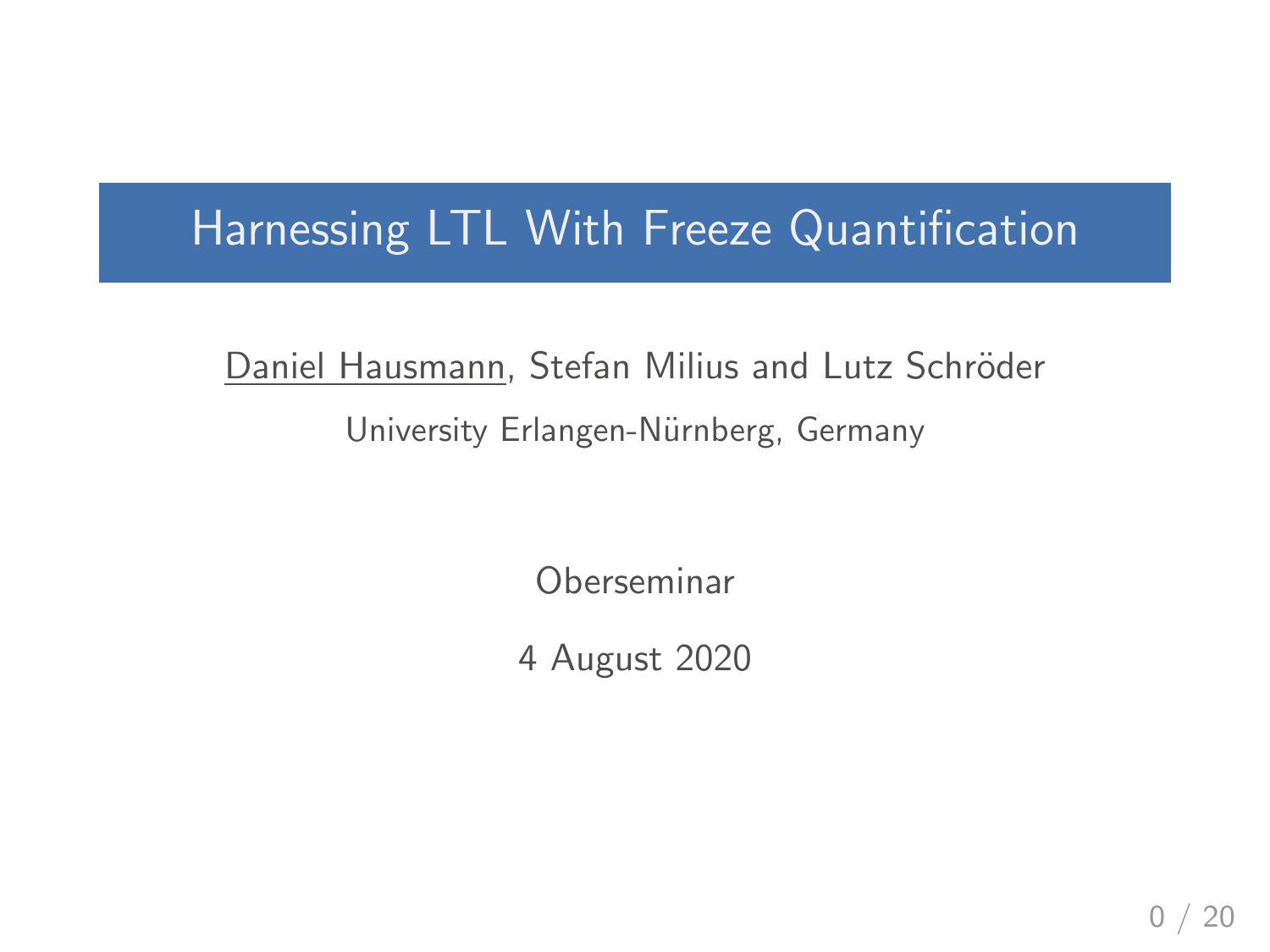Inear-time (e.g. LTL) vs. branching-time (CTL,  $\mu$ -calculus)

Basic linear-time model checking principle:

Transform  $\varphi$  to automaton  $A(\varphi)$ , check inclusion of model in  $A(\varphi)$ 

Inclusion checking for "data automata" (infinite alphabet  $\rightsquigarrow$  data):

- ▶ Register Automata (RA) (Kaminski et al. 1994) undecidable
- ▶ Nondeterministic Orbit-finite Automata (NOFA) (Neven et al. 2004, Boyanczyk et al. 2014) undecidable
- ▶ Variable Automata (Grumberg et al. 2010) undecidable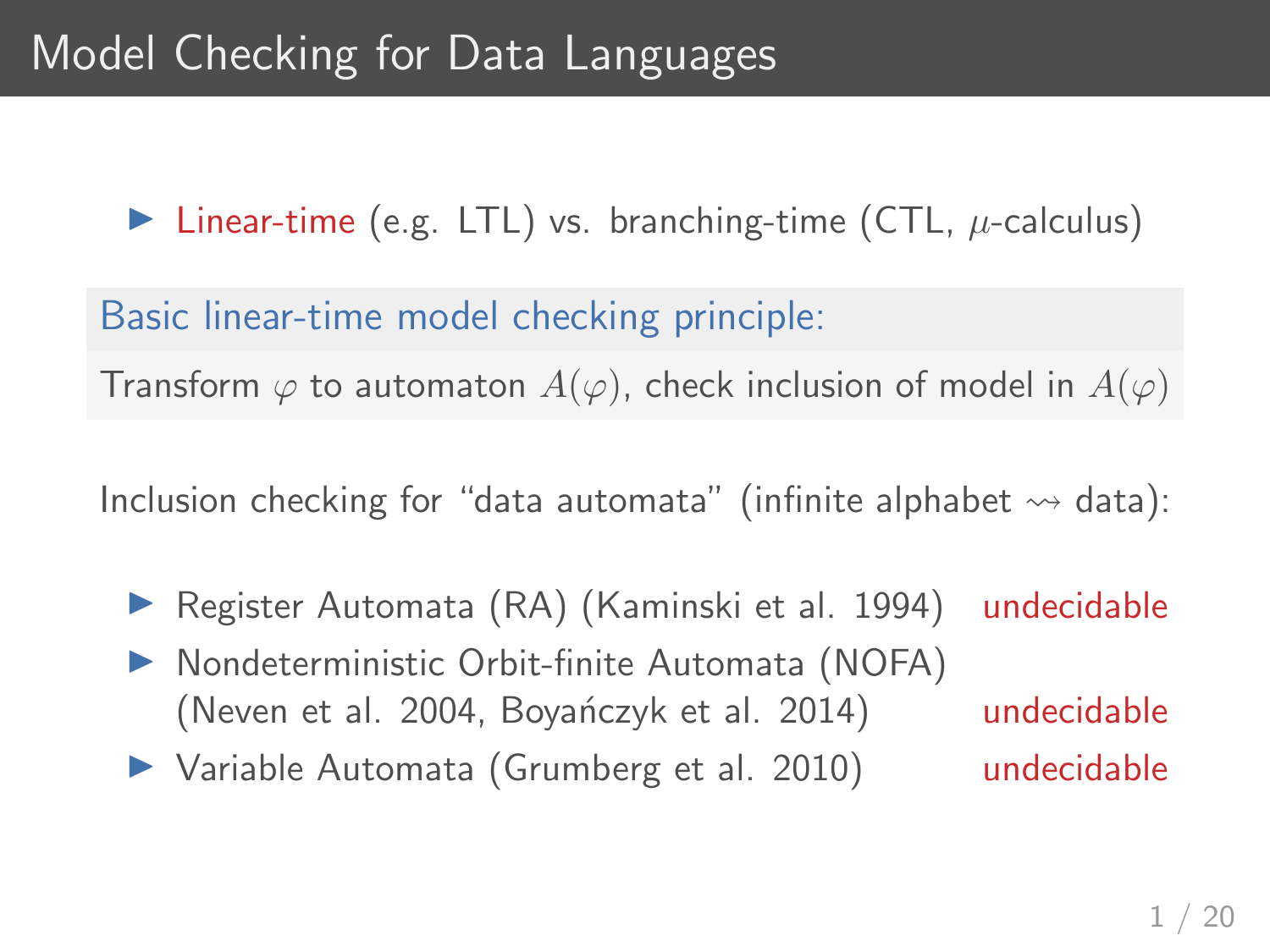Freeze LTL (Demri, Lazić, 2007):

- ightharpoonup paths: data words  $(P_1, d_1), (P_2, d_2), \ldots$
- $\triangleright$  operators  $\downarrow_r \varphi$ : " $d_i \to r; \varphi$ ", ↑r: " $d_i = r$ ?"

Flat Freeze LTL (Bollig et al. 2019):

**If** for all subformulae  $\phi_1 \cup \phi_2$ , no freeze operator in  $\phi_1$ 

Model Checking for Freeze LTL:

- ▶ Freeze LTL over RA (Demri, Lazić, 2007) undecidable
- ▶ Flat Freeze LTL over OCA (Bollig et al. 2019) NEXPTIME

One-Counter Automata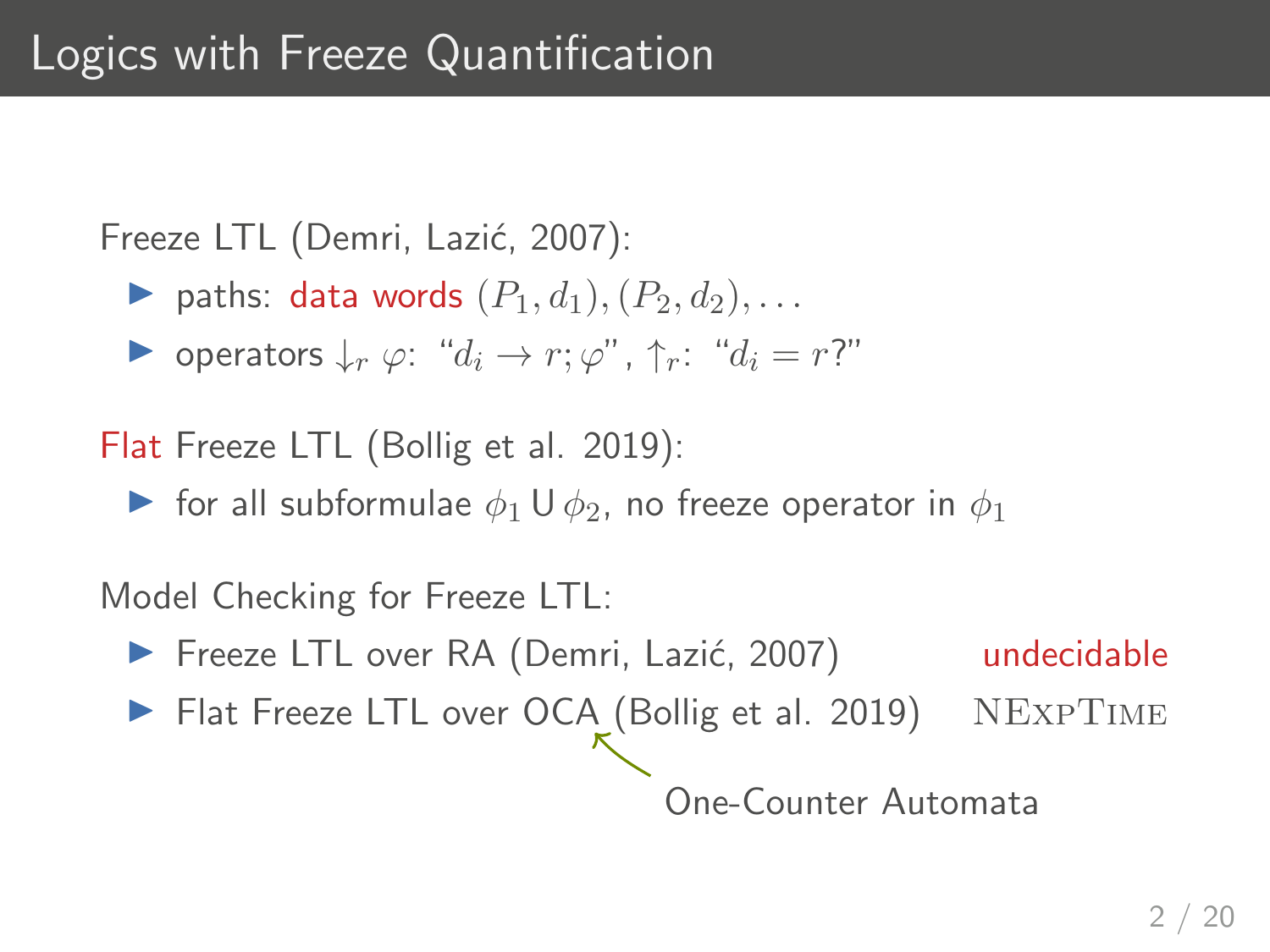(Schröder et al. 2017): Regular bar expressions and Regular Nondeterministic Nominal Automata (RNNA), using nominal sets

 $\triangleright$  RNNA inclusion checking is in para- $PSPACE$ 

Our aim here: Linear-time fixpoint logic for RNNA

- $\triangleright$  Introduce alternating nominal automata (ANA)
- $\triangleright$  Transform formulae to equivalent ANA
- $\triangleright$  Generalize RNNA inclusion checking to ANA inclusion checking to obtain decidable model checking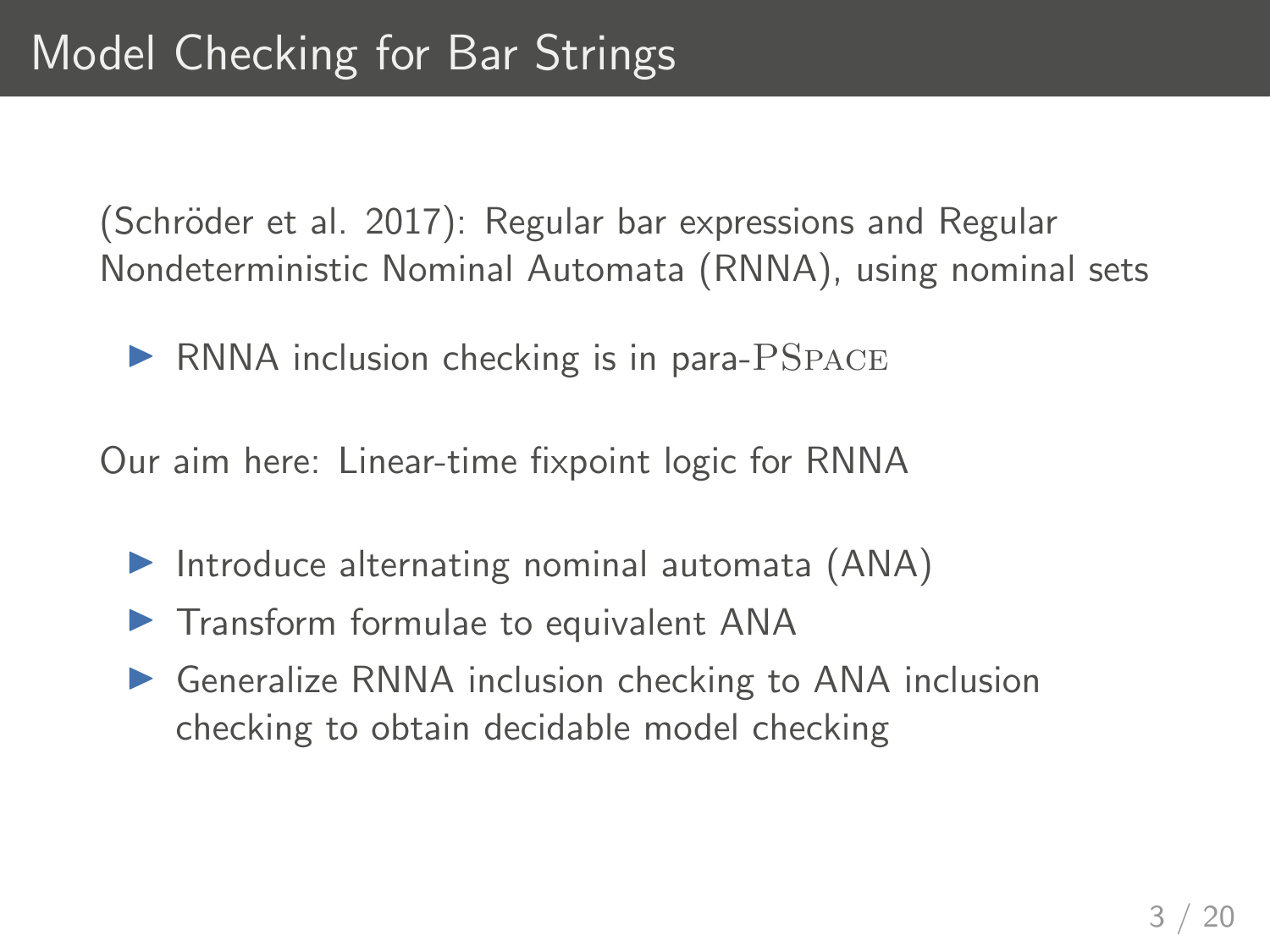## Nominal Sets

#### G-sets

G-set for group G: 
$$
(X, \cdot : G \times X \to X)
$$
 such that  
\n $\pi \cdot (\rho \cdot x) = (\pi \rho) \cdot x$  1 · x = x

For 
$$
x \in X
$$
,  $Y \subseteq X$ , put  
\n
$$
fix x = \{ \pi \in G \mid \pi \cdot x = x \}
$$
\nFix  $Y = \bigcap_{x \in Y} fix x$ 

 $x \in X$  has finite support if there is finite set  $Y \subseteq X$  such that  $Fix(Y) \subseteq fix(x)$ 

Then let supp $(x)$  denote least supporting set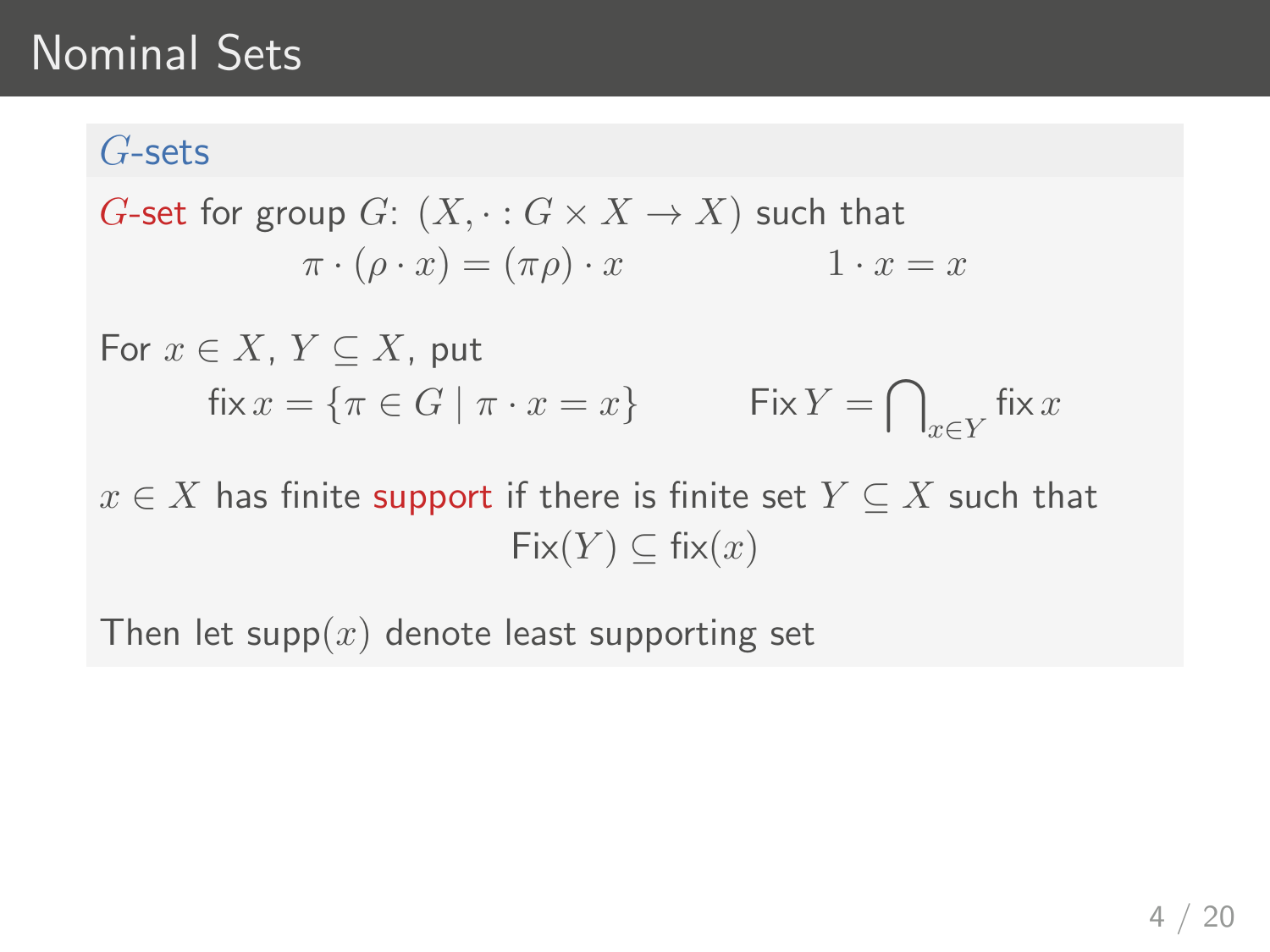## Nominal Sets

#### G-sets

$$
G\text{-set for group }G\colon\thinspace\relax (X, \cdot: G\times X\to X) \text{ such that } \newline \pi\cdot(\rho\cdot x)=(\pi\rho)\cdot x \qquad \qquad 1\cdot x=x
$$

For 
$$
x \in X
$$
,  $Y \subseteq X$ , put  
\n
$$
fix x = \{ \pi \in G \mid \pi \cdot x = x \}
$$
\nFix  $Y = \bigcap_{x \in Y} fix x$ 

 $x \in X$  has finite support if there is finite set  $Y \subseteq X$  such that  $Fix(Y) \subseteq fix(x)$ 

Then let supp $(x)$  denote least supporting set

#### Names, permutations

Fix countable set A of names,  $G$ : group of fin. permutations on A Then  $(A, \cdot : G \times A \rightarrow A)$  with  $\pi \cdot a = \pi(a)$  is a G-set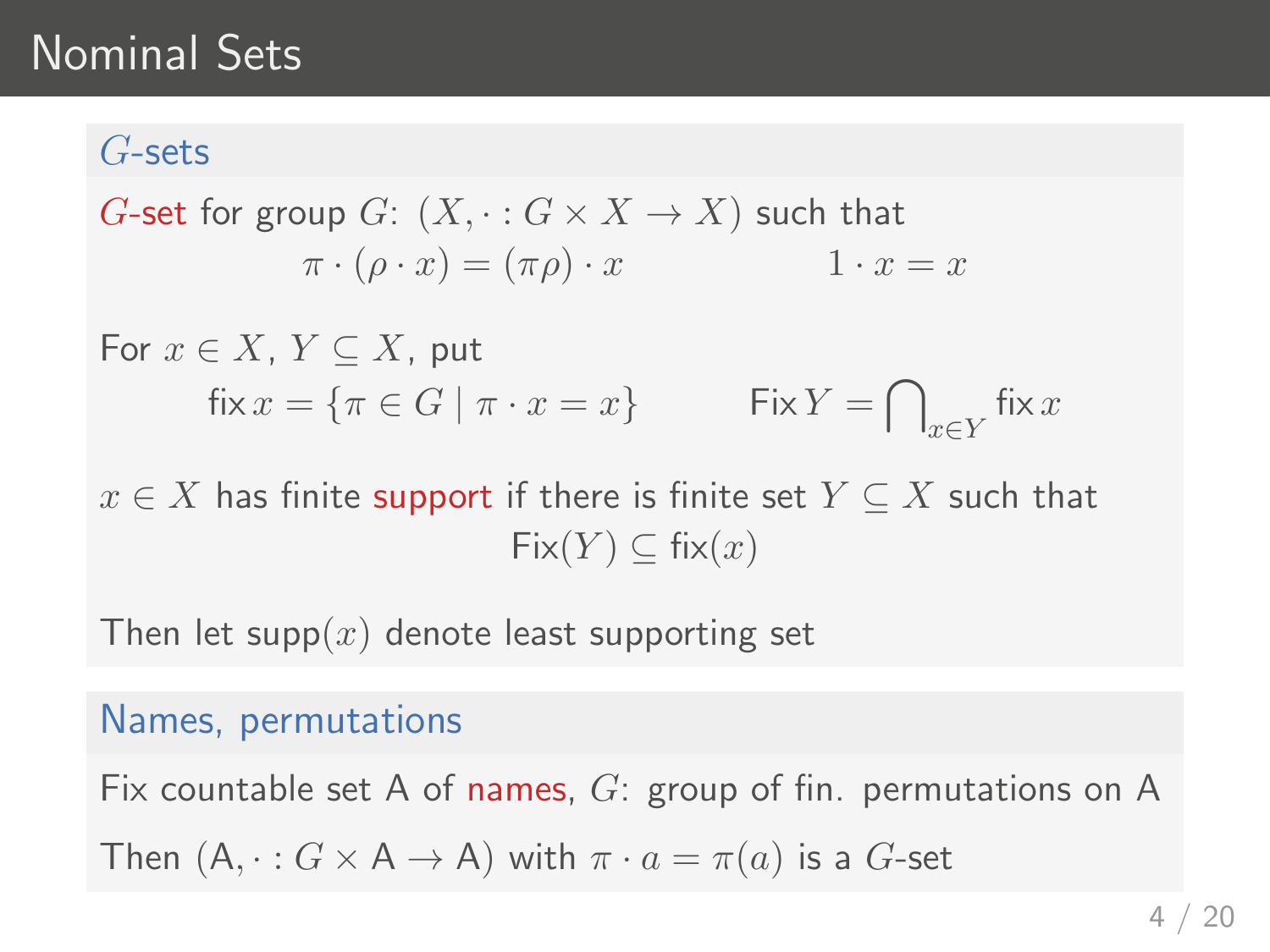# Nominal Sets, ctd.

#### Nominal sets

Nominal set X: G-set  $(X, \cdot)$  s.t. all  $x \in X$  have finite support

Abstraction set:  $[A]X = (A \times X)/\sim$  where

 $(a, x) \sim (b, y)$  if and only if  $(ac) \cdot x = (bc) \cdot y$  for any fresh c

 $\langle a \rangle x$ : ∼-equivalence class of  $(a, x)$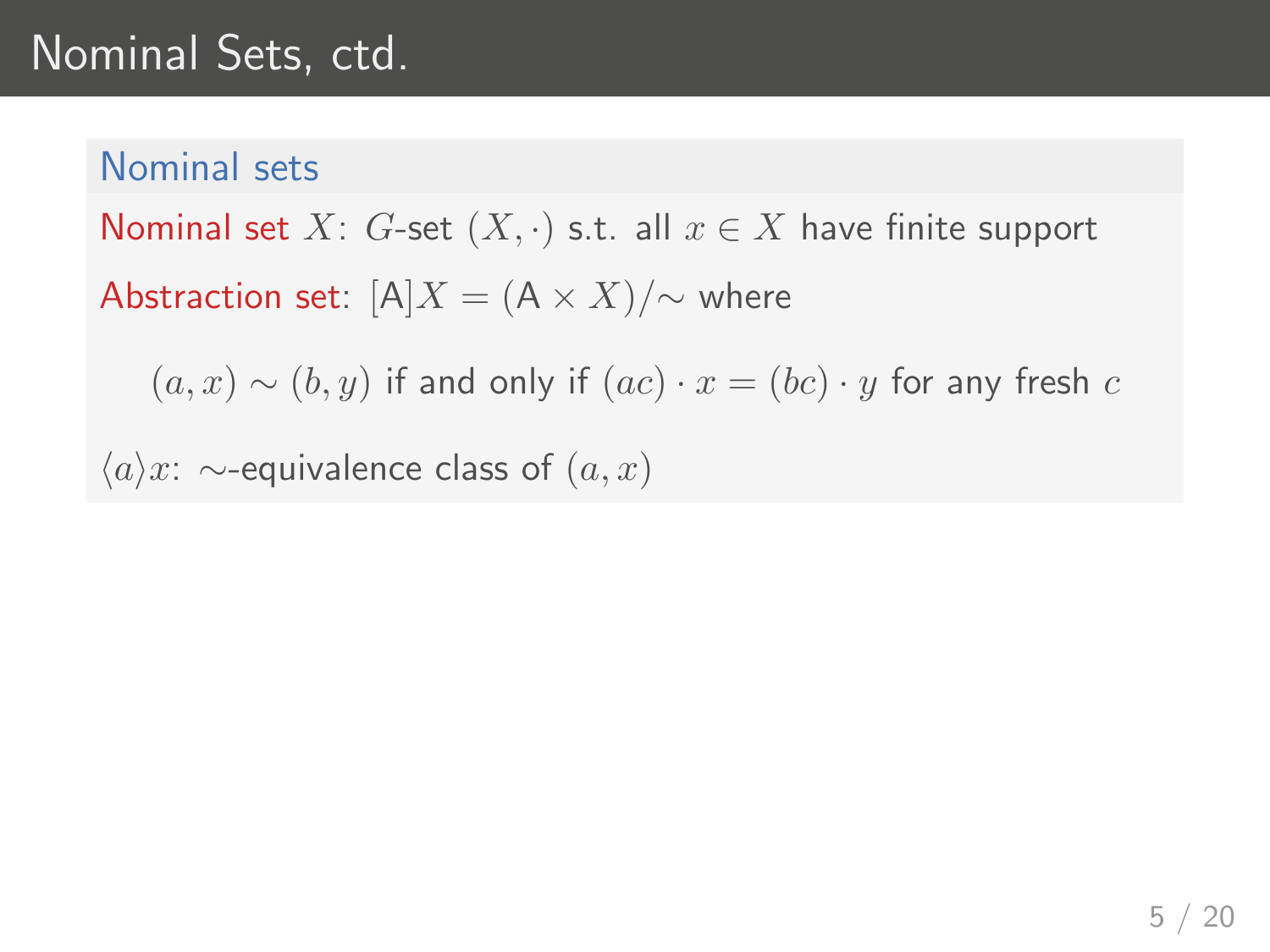# Nominal Sets, ctd.

#### Nominal sets

Nominal set X: G-set  $(X, \cdot)$  s.t. all  $x \in X$  have finite support

Abstraction set:  $[A]X = (A \times X)/\sim$  where

 $(a, x) \sim (b, y)$  if and only if  $(ac) \cdot x = (bc) \cdot y$  for any fresh c

 $\langle a \rangle x$ : ∼-equivalence class of  $(a, x)$ 

#### Bar strings

Set of finite bar strings:  $\mathbb{B} = \mathsf{B}^*$  where  $\mathsf{B} = \mathsf{A} \cup \{ |a | a \in \mathsf{A} \}$ 

 $\equiv_{\alpha}$  on bar strings: equivalence generated by

 $w|av \equiv_{\alpha} w|bu$  iff  $\langle a \rangle v = \langle b \rangle u$  in [A]B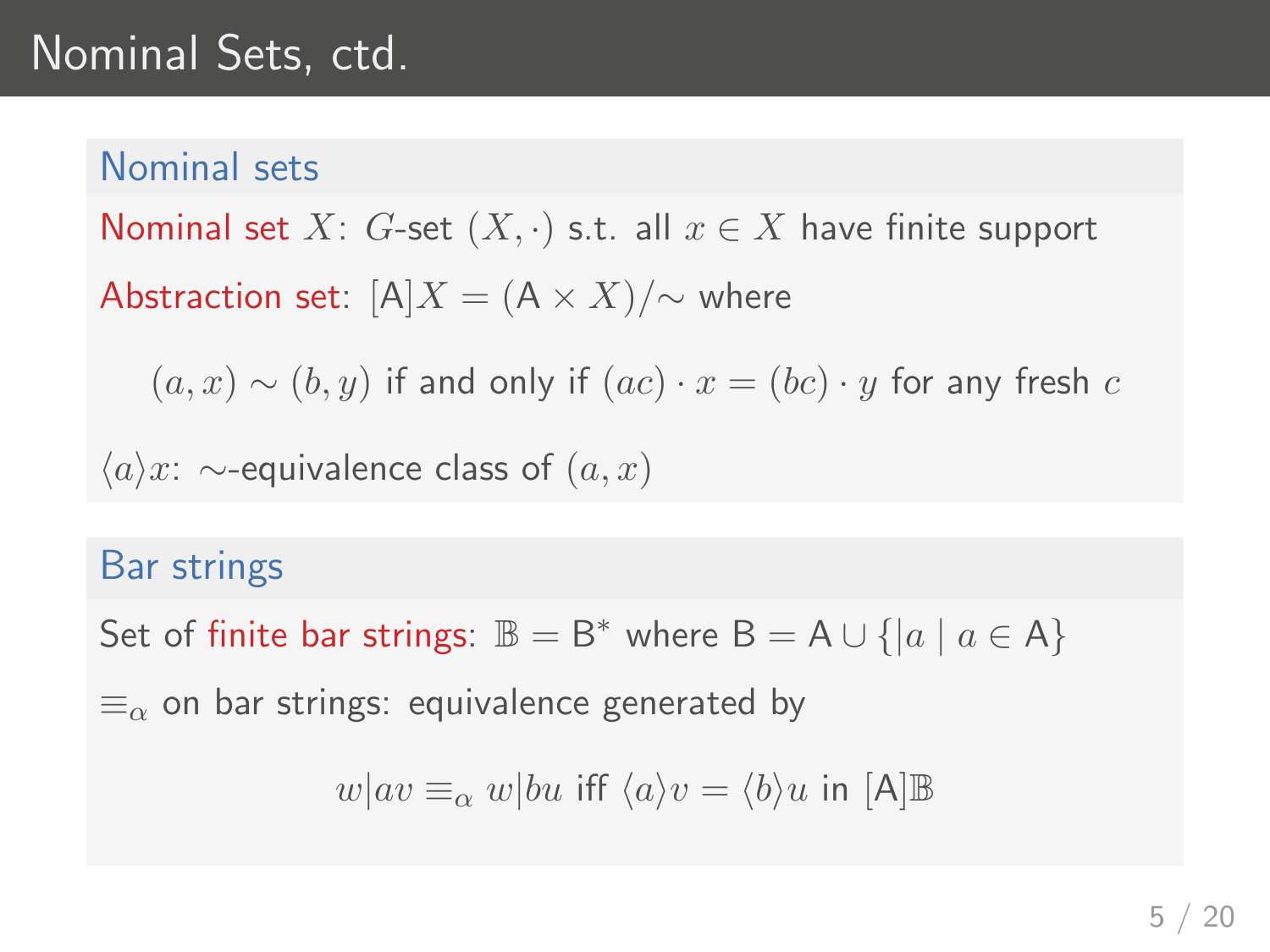# RNNA by Example



s() accepts e.g.  $|a|b$  and  $|b|a$  but does not accept  $|a|a$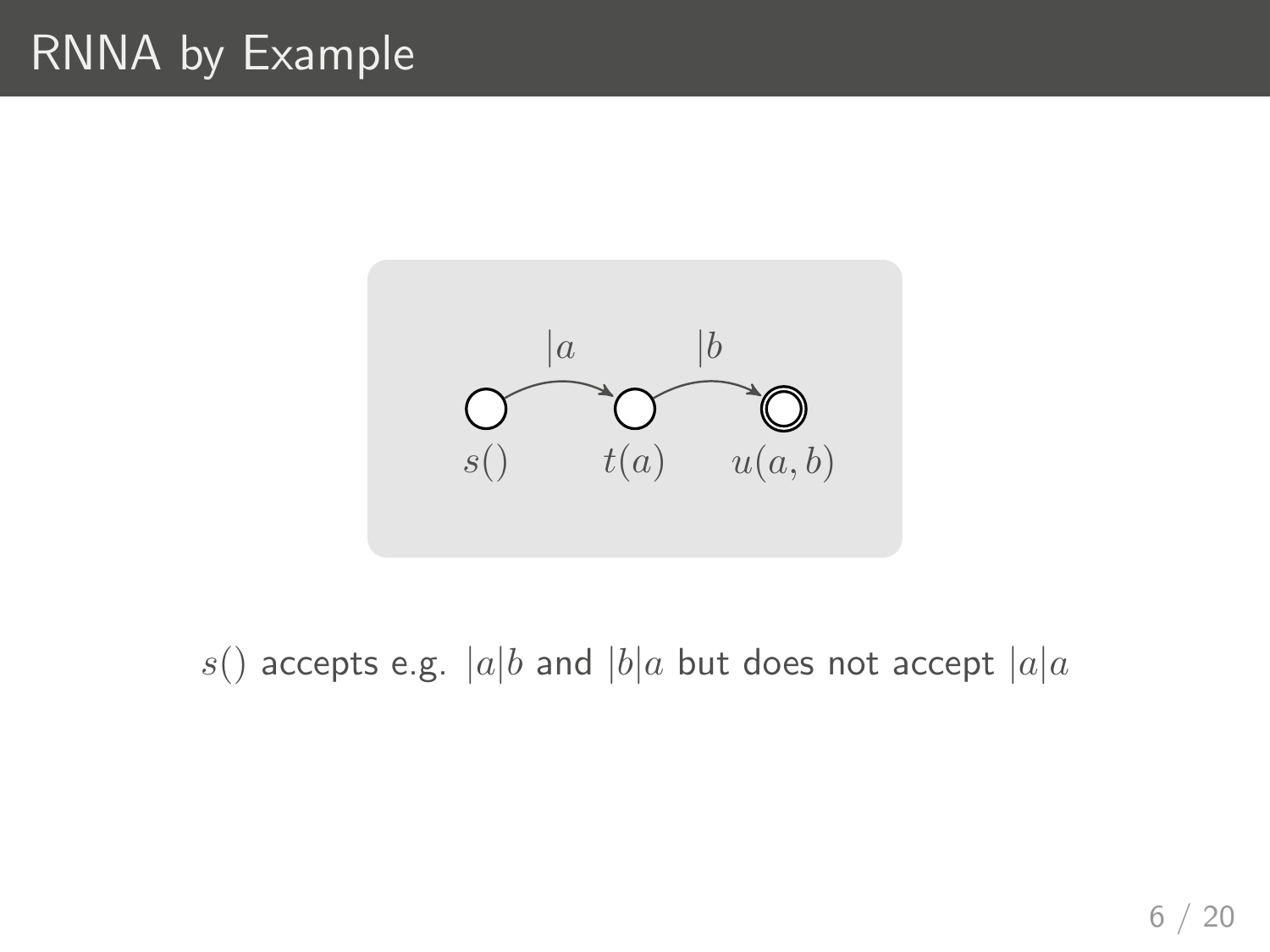# A Linear-time Logic for RNNA

#### Syntax

$$
\varphi, \psi ::= \top \mid \epsilon \mid \neg \varphi \mid \varphi \land \psi \mid \Diamond_a \varphi \mid \Diamond_{\mid a} \varphi \mid X \mid \mu X. \varphi
$$
  
(*a*  $\in$  A, *X*  $\in$  V)

requiring positivity of fixpoint variables

Define  $\equiv_\alpha$  on formulae, e.g.  $\Diamond_{|a}(\Diamond_a \top \lor \Box_b \top) \equiv_\alpha \Diamond_{|c}(\Diamond_c \top \lor \Box_b \top)$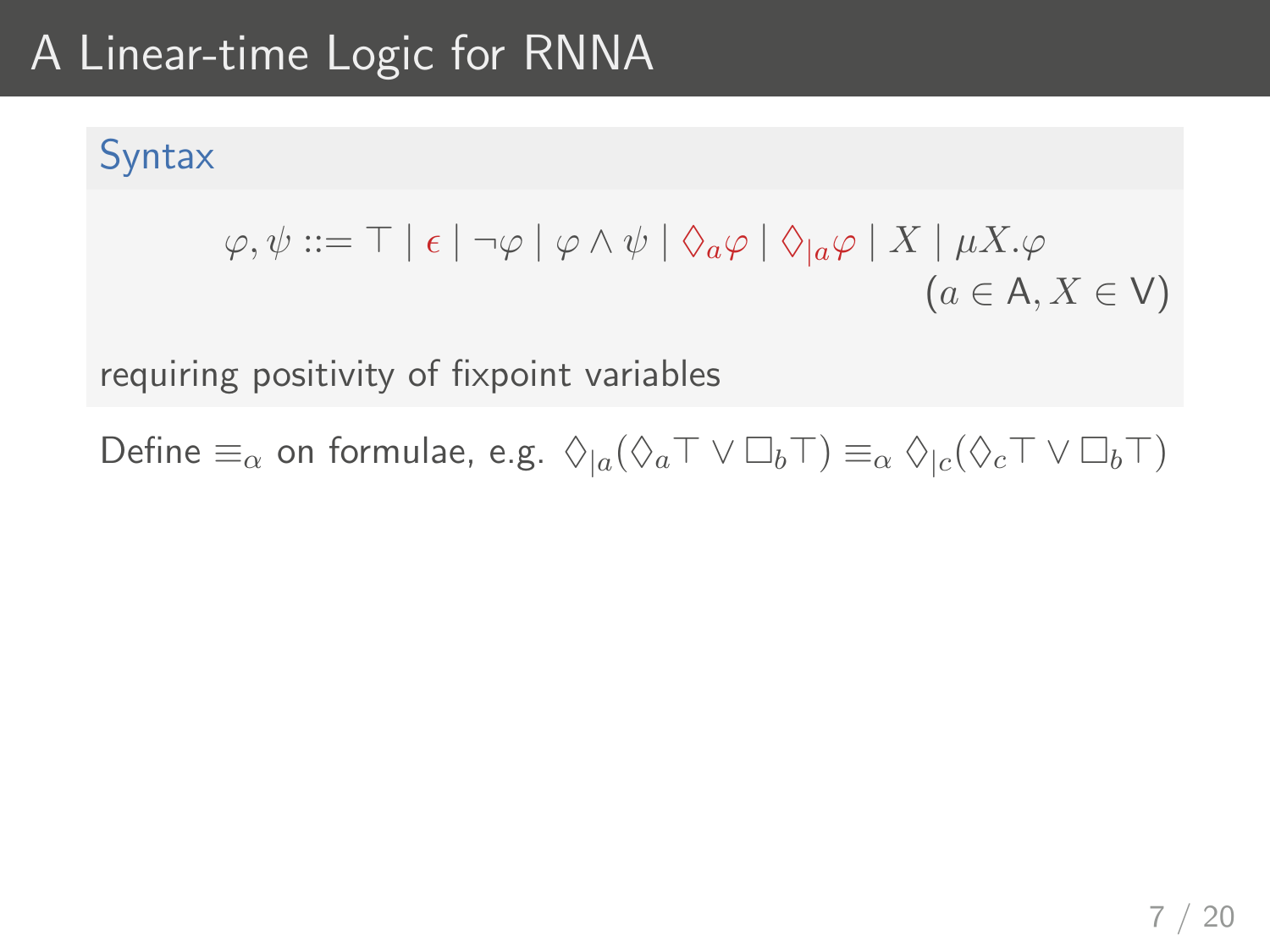# A Linear-time Logic for RNNA

#### **Syntax**

$$
\varphi, \psi ::= \top \mid \epsilon \mid \neg \varphi \mid \varphi \land \psi \mid \Diamond_a \varphi \mid \Diamond_{\mid a} \varphi \mid X \mid \mu X. \varphi
$$
  
( $a \in A, X \in V$ )

requiring positivity of fixpoint variables

Define  $\equiv_\alpha$  on formulae, e.g.  $\Diamond_{|a}(\Diamond_a \top \lor \Box_b \top) \equiv_\alpha \Diamond_{|c}(\Diamond_c \top \lor \Box_b \top)$ 

#### Semantics (attempt)

Interpret formulae over bar strings using  $\sigma : V \to \mathcal{P}(\mathbb{B})$ :

$$
\begin{aligned}\n[\![\epsilon]\!]_{\sigma} &= \{\epsilon\} \\
[\![\Diamond_a\varphi]\!]_{\sigma} &= \{w\in\mathbb{B}\mid w = av, v\in[\![\varphi]\!]_{\sigma}\} \\
[\![\Diamond_a\varphi]\!]_{\sigma} &= \{w\in\mathbb{B}\mid w = |bv, \exists\psi, \Diamond_{|a}\varphi \equiv_\alpha \Diamond_{|b}\psi, v\in[\![\psi]\!]_{\sigma}\}\n\end{aligned}
$$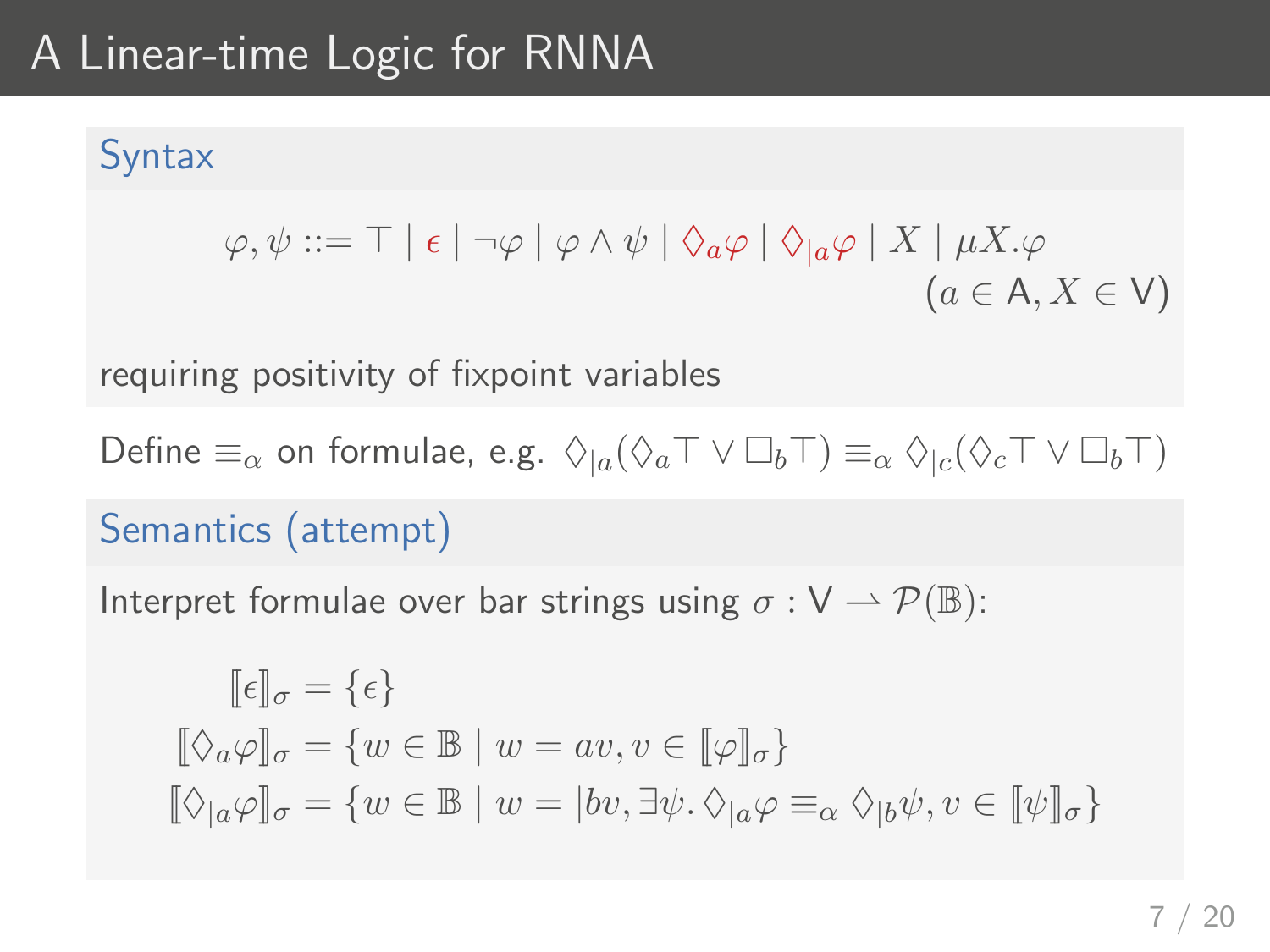## A Linear-time Logic for RNNA, Example

Recall: 
$$
\begin{aligned} \llbracket \Diamond_a \varphi \rrbracket_{\sigma} &= \{ w \in \mathbb{B} \mid w = av, v \in [\![\varphi]\!]_{\sigma} \} \\ \llbracket \Diamond_{|a} \varphi \rrbracket_{\sigma} &= \{ w \in \mathbb{B} \mid w = |bv, \exists \psi. \, \Diamond_{|a} \varphi \equiv_{\alpha} \Diamond_{|b} \psi, v \in [\![\psi]\!]_{\sigma} \} \end{aligned}
$$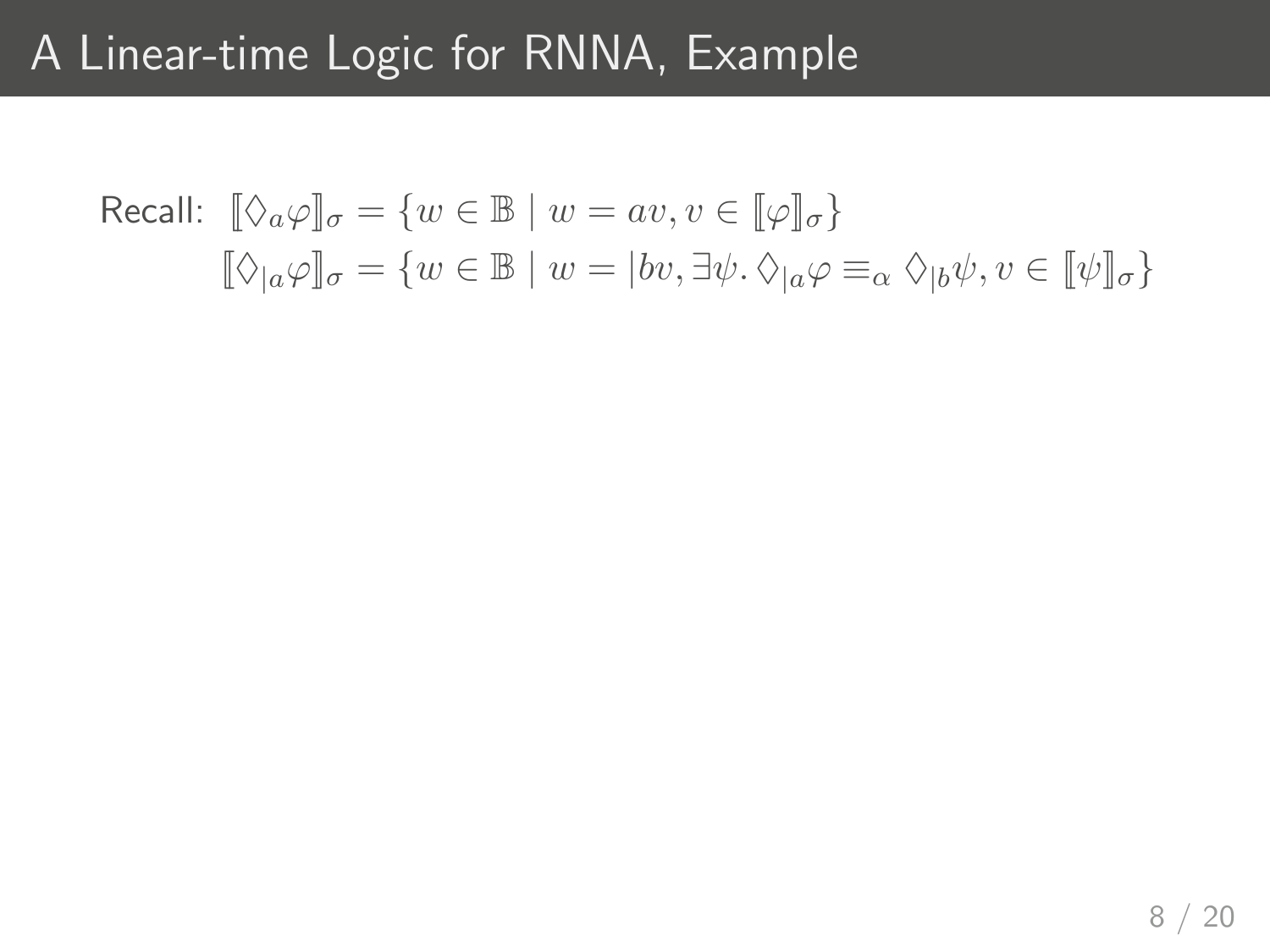## A Linear-time Logic for RNNA, Example

$$
\begin{aligned} \text{Recall: } \,\, & [\![ \Diamond_a \varphi ]\!]_\sigma = \{ w \in \mathbb{B} \mid w = av, v \in [\![ \varphi ]\!]_\sigma \} \\ & [\![ \Diamond_{|a} \varphi ]\!]_\sigma = \{ w \in \mathbb{B} \mid w = |bv, \exists \psi. \, \Diamond_{|a} \varphi \equiv_\alpha \Diamond_{|b} \psi, v \in [\![ \psi ]\!]_\sigma \} \end{aligned}
$$

Let  $\varphi = \mu X.\psi$ ,  $\psi = \Diamond_{|a}(\Diamond_a \top \lor \Box_b X)$  so that  $\mathsf{FN}(\varphi) = b$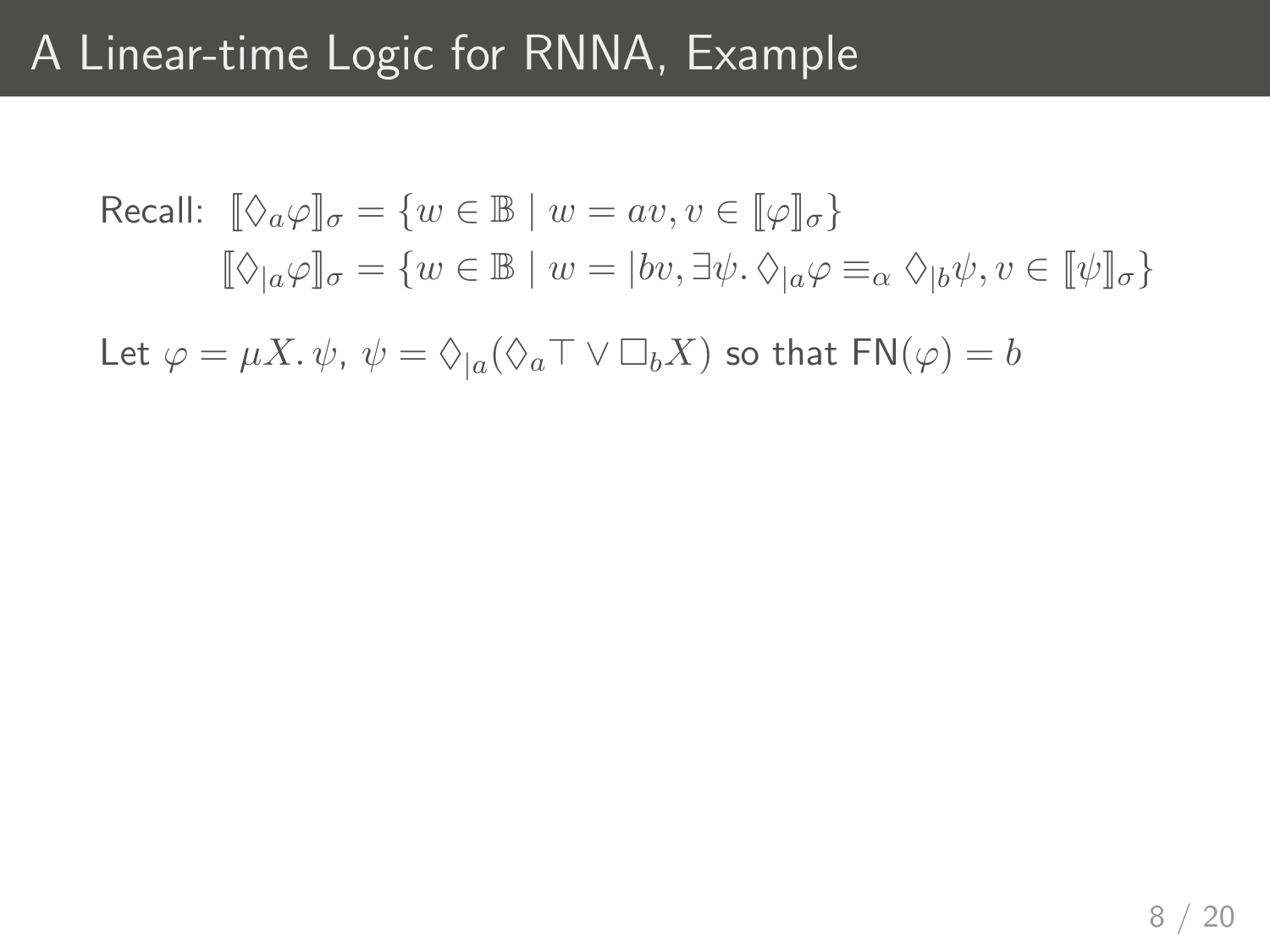## A Linear-time Logic for RNNA, Example

Recall:  $\|\Diamond_a\varphi\|_{\sigma} = \{w \in \mathbb{B} \mid w = av, v \in \|\varphi\|_{\sigma}\}\$  $[\![\Diamond_{a}\varphi]\!]_{\sigma} = \{w \in \mathbb{B} \mid w = |bv, \exists \psi \ldotp \Diamond_{a}\varphi \equiv_{\alpha} \Diamond_{b}\psi, v \in [\![\psi]\!]_{\sigma}\}$ Let  $\varphi = \mu X \cdot \psi$ ,  $\psi = \Diamond_{|a} (\Diamond_a \top \lor \Box_b X)$  so that  $FN(\varphi) = b$ 

We have e.g.

- $\blacktriangleright$   $|cc \in [\![\varphi]\!]$  since  $\psi \equiv_\alpha \Diamond_{|c}(\Diamond_c \top \lor \Box_b X)$  and  $c \in [\![\Diamond_c \top \lor \Box_b X]\!]$
- $\triangleright$   $|c|dc \notin [\![\varphi]\!]$  since  $|dc \notin [\![\Diamond_c \top \vee \Box_b X]\!]$  since  $c \notin [\![\phi]\!]$
- $\triangleright$   $|cb|db|ee \in [\varphi]$  since  $|ee \in [\psi]$  so that  $b|ee \in [\Box_b \psi]$ ,  $|db|ee \in [\Diamond_{1a}(\Diamond_a\top \vee \Box_b\psi)]$ ,  $b|db|ee \in [\Box_b(\Diamond_{1a}(\Diamond_a\top \vee \Box_b\psi))]$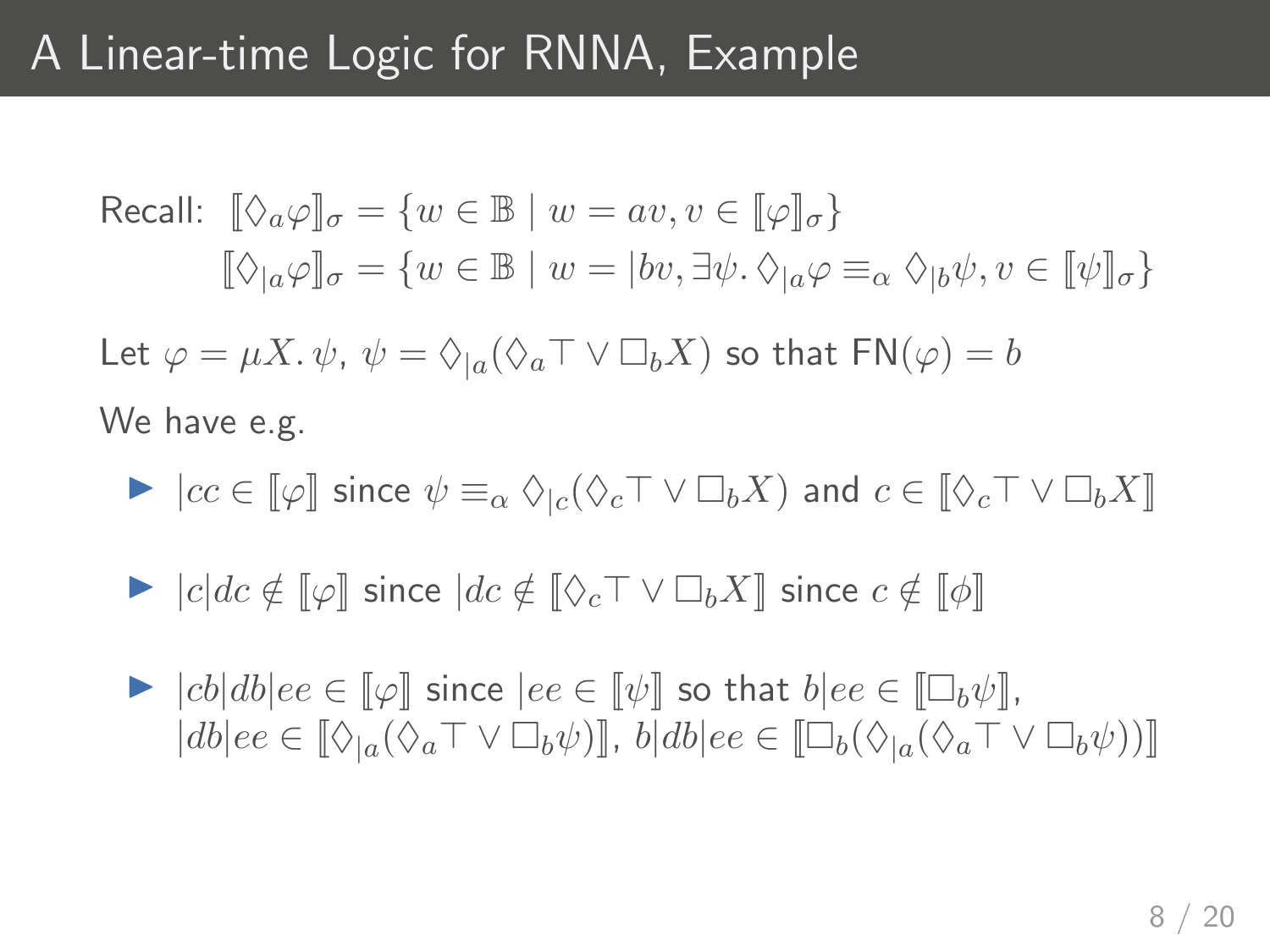$$
\begin{array}{ll}\texttt{e.g.} & \vert bb \in \llbracket \Diamond_{\vert a}(\Diamond_a \top \lor \bot) \rrbracket \text{ since } b \in \llbracket \Diamond_b \top \lor \bot \rrbracket \text{ but } \\ & \vert bb \notin \llbracket \Diamond_{\vert a}(\Diamond_a \top \lor \Diamond_b \top) \rrbracket \text{ since } \forall \chi. \Diamond_{\vert a}(\Diamond_a \top \lor \Diamond_b \top) \not\equiv_\alpha \Diamond_{\vert b} \chi \end{array}
$$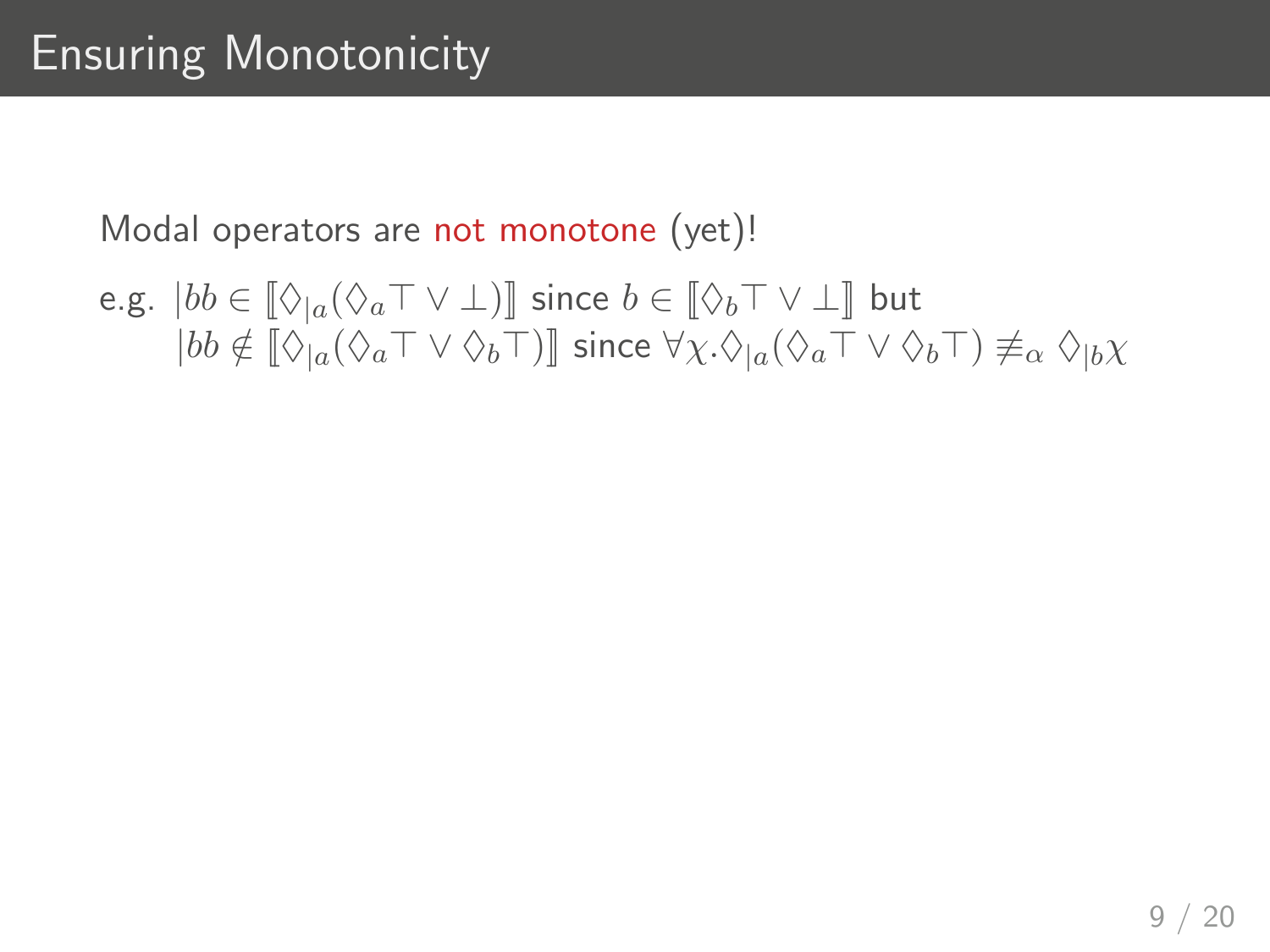$$
\begin{array}{ll}\texttt{e.g.} & \vert bb \in \llbracket \Diamond_{\vert a}(\Diamond_a \top \lor \bot) \rrbracket \text{ since } b \in \llbracket \Diamond_b \top \lor \bot \rrbracket \text{ but } \\ & \vert bb \notin \llbracket \Diamond_{\vert a}(\Diamond_a \top \lor \Diamond_b \top) \rrbracket \text{ since } \forall \chi. \Diamond_{\vert a}(\Diamond_a \top \lor \Diamond_b \top) \not\equiv_\alpha \Diamond_{\vert b} \chi \end{array}
$$

Stepping stone: alternative semantics  $[\![-\rrbracket'_\sigma$ , closed under  $\equiv_\alpha$ 

$$
[\![\lozenge_{|a}\varphi]\!]_{\sigma}'=\{w\in\mathbb{B}\mid w\equiv_{\alpha}|bv,\exists\psi.\,\lozenge_{|a}\varphi\equiv_{\alpha}\lozenge_{|b}\varphi,v\in[\![\psi]\!]_{\sigma}'\}
$$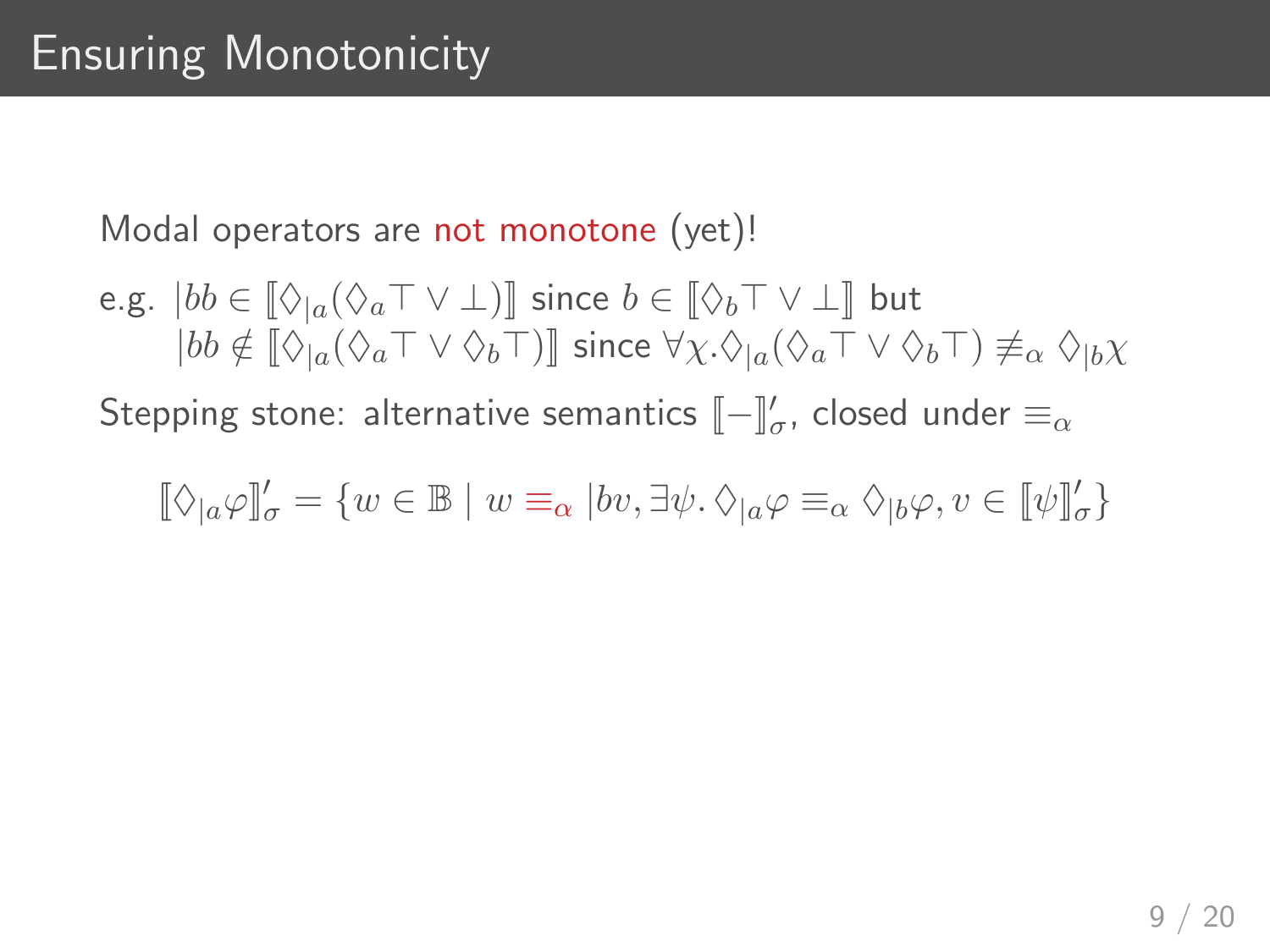$$
\begin{array}{ll}\texttt{e.g.} & \vert bb \in \llbracket \Diamond_{\vert a}(\Diamond_a \top \lor \bot) \rrbracket \text{ since } b \in \llbracket \Diamond_b \top \lor \bot \rrbracket \text{ but } \\ & \vert bb \notin \llbracket \Diamond_{\vert a}(\Diamond_a \top \lor \Diamond_b \top) \rrbracket \text{ since } \forall \chi. \Diamond_{\vert a}(\Diamond_a \top \lor \Diamond_b \top) \not\equiv_\alpha \Diamond_{\vert b} \chi \end{array}
$$

Stepping stone: alternative semantics  $[\![-\rrbracket'_\sigma$ , closed under  $\equiv_\alpha$ 

$$
[\![ \Diamond_{|a} \varphi ]\!]_{\sigma}' = \{ w \in \mathbb{B} \mid w \equiv_\alpha |bv, \exists \psi . \, \Diamond_{|a} \varphi \equiv_\alpha \Diamond_{|b} \varphi, v \in [\![ \psi ]\!]_{\sigma}' \}
$$

Then  $|bb \in [\![ \Diamond_{|a}(\Diamond_a \top \vee \bot)]\!]'$  since  $b \in [\![ \Diamond_b \top \vee \bot ]\!]'$  and  $|bb \in [\![ \Diamond_{|a} (\Diamond_a \top \vee \Diamond_b \top)]\!]'$  since  $|bb \equiv_\alpha |cc, c \in [\![ \Diamond_c \top \vee \Diamond_b \top ]\!]'$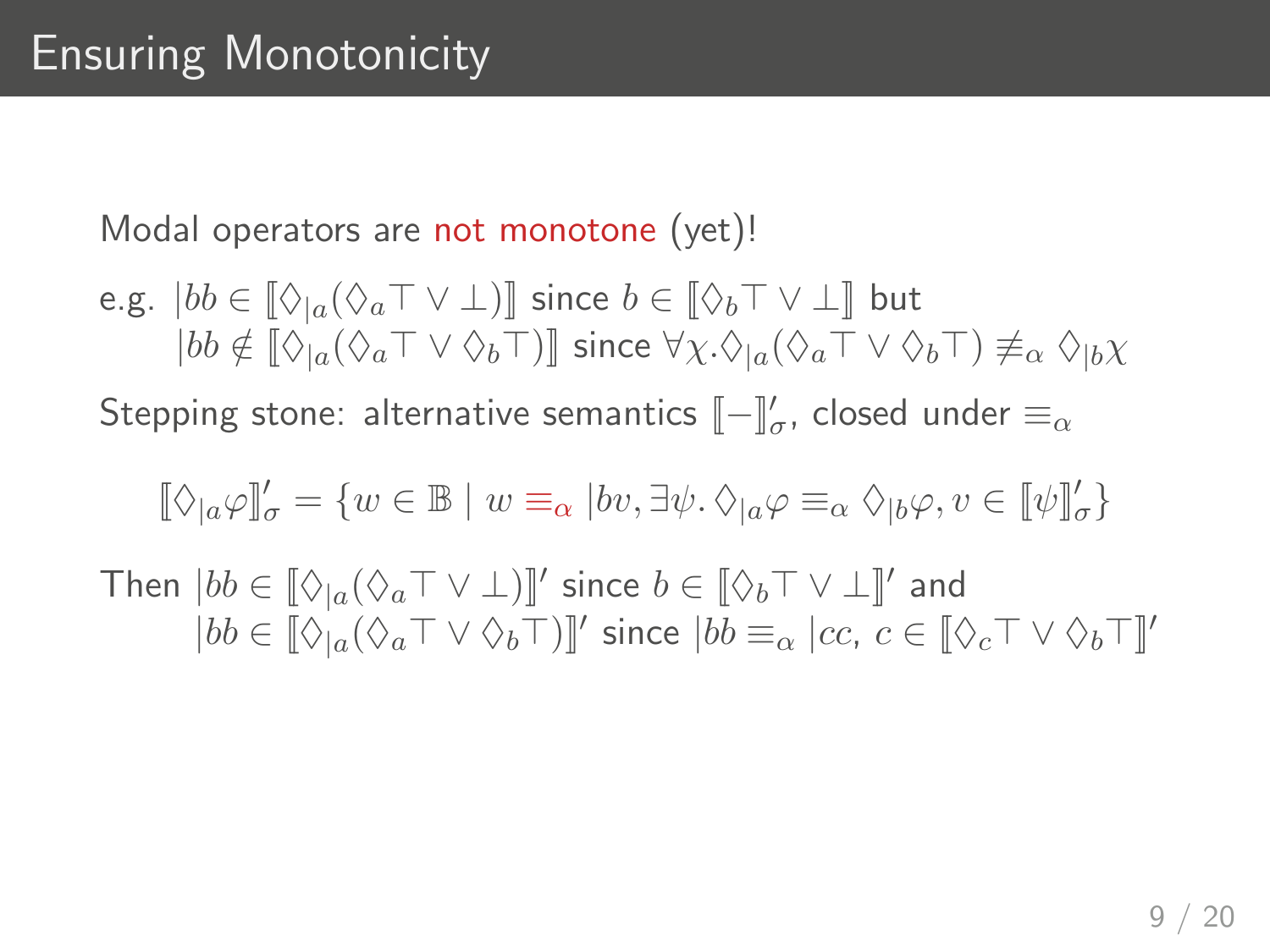$$
\begin{array}{ll}\texttt{e.g.} & \vert bb \in \llbracket \Diamond_{\vert a}(\Diamond_a \top \lor \bot) \rrbracket \text{ since } b \in \llbracket \Diamond_b \top \lor \bot \rrbracket \text{ but } \\ & \vert bb \notin \llbracket \Diamond_{\vert a}(\Diamond_a \top \lor \Diamond_b \top) \rrbracket \text{ since } \forall \chi. \Diamond_{\vert a}(\Diamond_a \top \lor \Diamond_b \top) \not\equiv_\alpha \Diamond_{\vert b} \chi \end{array}
$$

Stepping stone: alternative semantics  $[\![-\rrbracket'_\sigma$ , closed under  $\equiv_\alpha$ 

$$
[\![ \Diamond_{|a} \varphi ]\!]_{\sigma}' = \{ w \in \mathbb{B} \mid w \equiv_\alpha |bv, \exists \psi . \, \Diamond_{|a} \varphi \equiv_\alpha \Diamond_{|b} \varphi, v \in [\![ \psi ]\!]_{\sigma}' \}
$$

Then  $|bb \in [\![ \Diamond_{|a}(\Diamond_a \top \vee \bot)]\!]'$  since  $b \in [\![ \Diamond_b \top \vee \bot ]\!]'$  and  $|bb \in [\![ \Diamond_{|a} (\Diamond_a \top \vee \Diamond_b \top)]\!]'$  since  $|bb \equiv_\alpha |cc, c \in [\![ \Diamond_c \top \vee \Diamond_b \top ]\!]'$ 

 $\rightsquigarrow$  Semantics well-defined but does not match RNNA (yet)!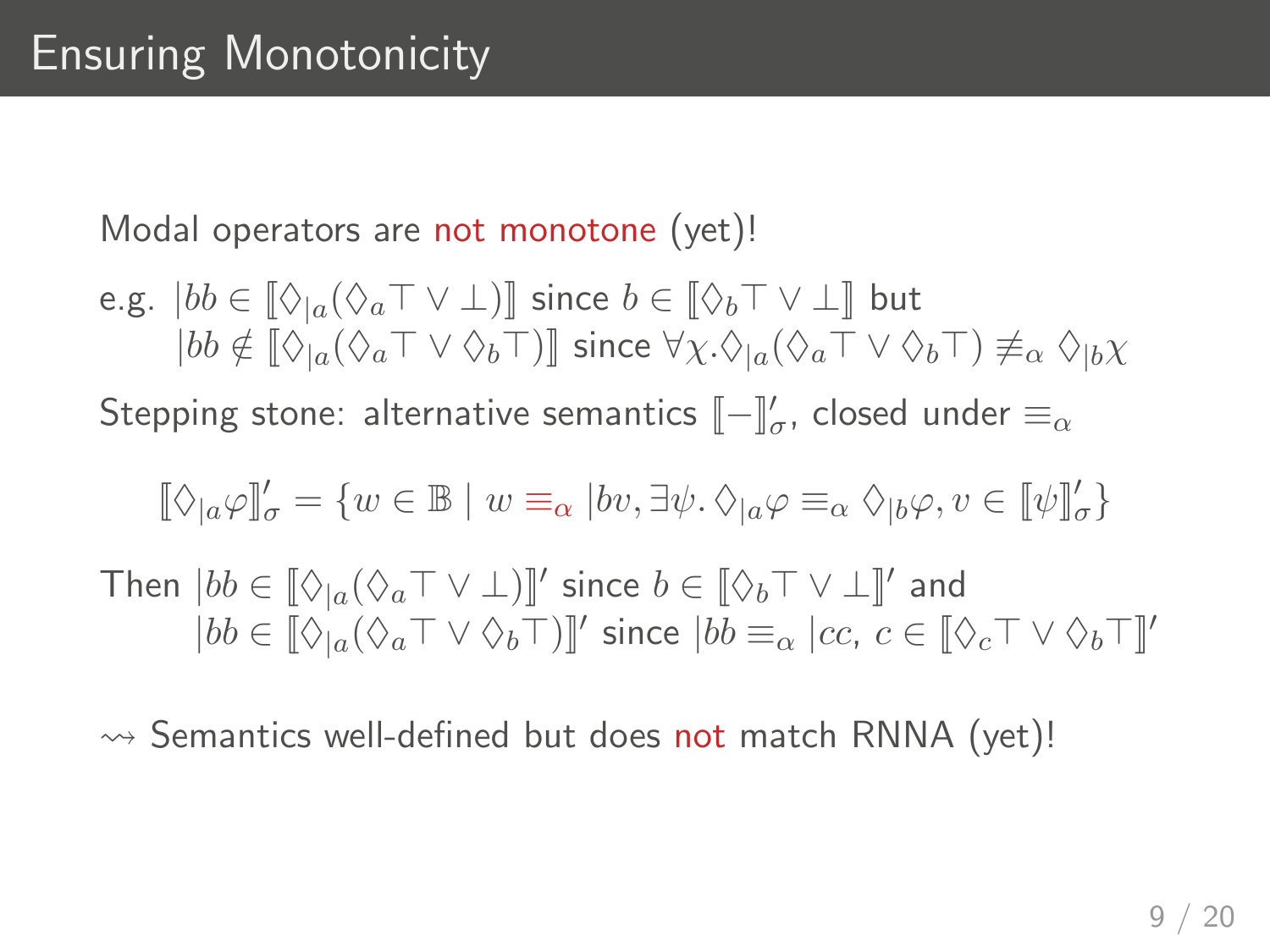Idea: incorporate explicit name "losing" ("forgetting") in formulae Abbreviate

$$
\mathsf{choice}(S,a,\psi) = \mathsf{nd}(S \setminus \{a\},\psi) \vee \mathsf{nd}(S \cup \{a\},\psi)
$$

 ${\sf Put} \; {\sf nd}(\varphi) = \bigvee_{S \subseteq {\sf FN}(\varphi)} {\sf nd}(S, \varphi)$  where  ${\sf nd}(S, \varphi)$  is defined by

$$
\mathrm{nd}(S, \Diamond_a \psi) = \begin{cases} \Diamond_a(\mathrm{choice}(S, a, \psi)) & a \in S \\ \bot & a \notin S \end{cases}
$$

$$
\mathrm{nd}(S, \Diamond_a \psi) = \Diamond_a(\mathrm{choice}(S, a, \psi))
$$

plus commutation with non-modal operators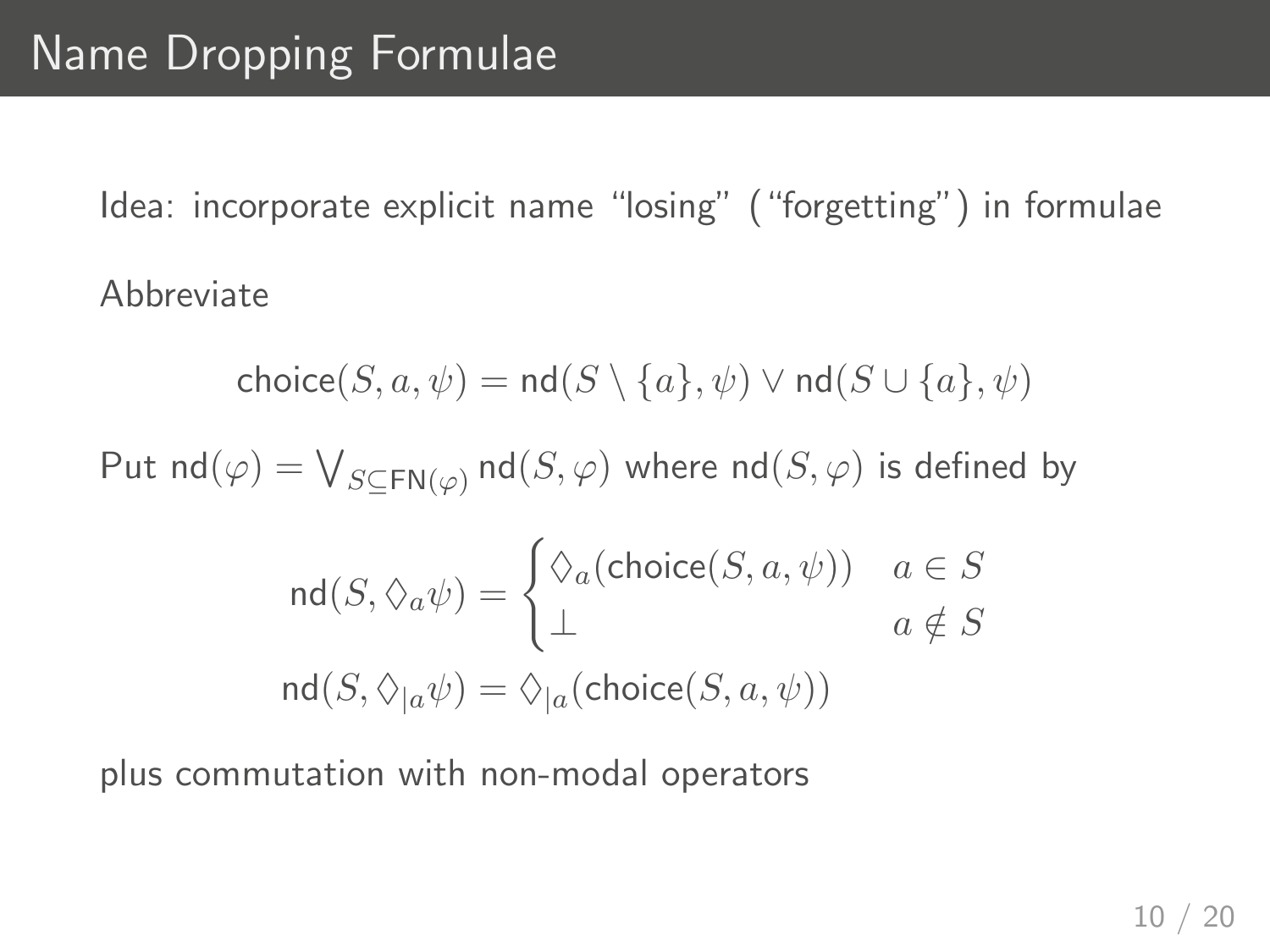## Name dropping formulae, Example

Let  $\varphi = \Diamond_{|a} \psi$ ,  $\psi = \Diamond_{|b} \chi$ ,  $\chi = \Diamond_a \top \lor \Diamond_b \top$ 

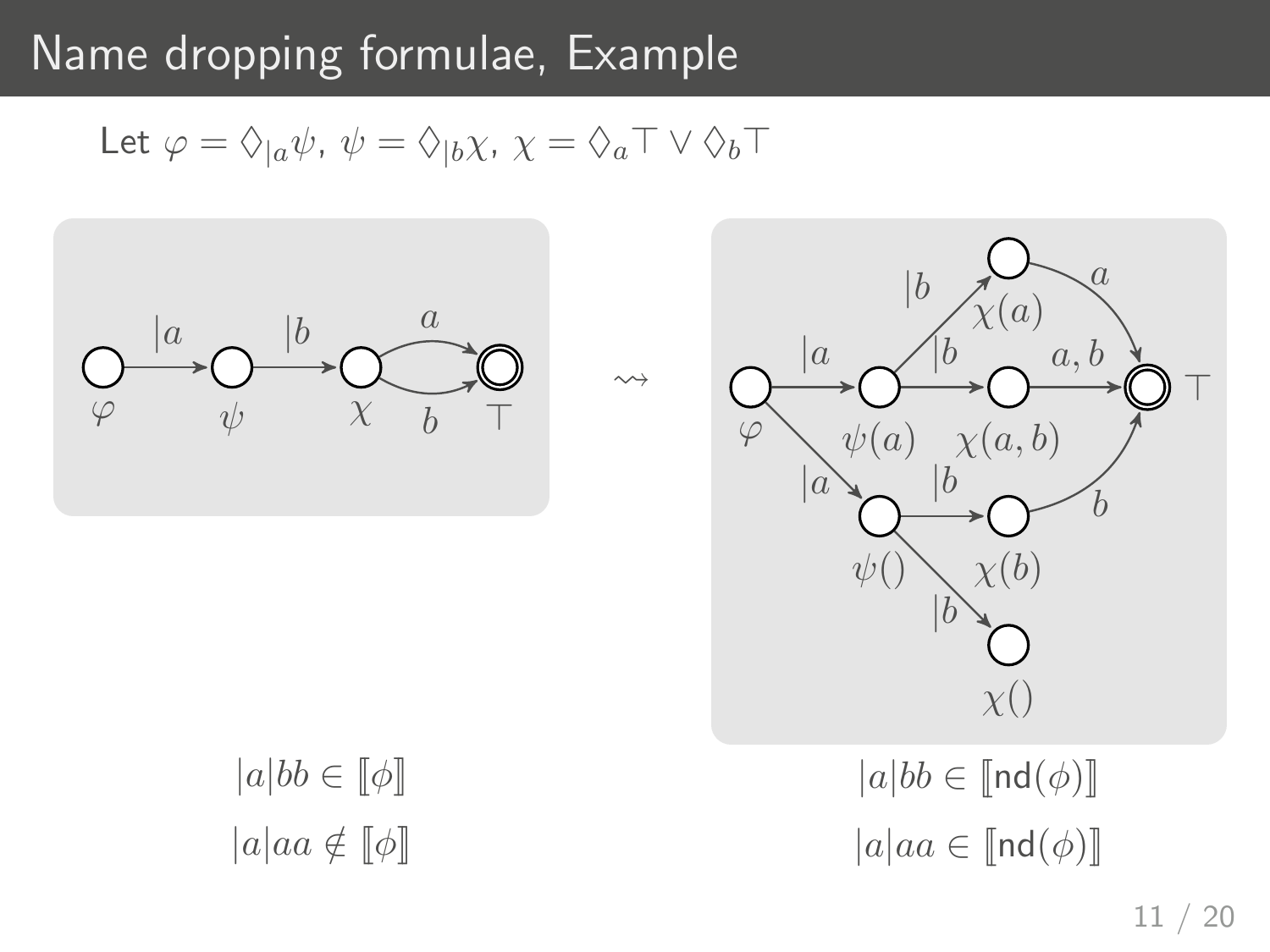#### Lemma

For all formulae  $\varphi$ , we have  $\llbracket \varphi \rrbracket' = \llbracket \text{nd}(\varphi) \rrbracket' = \llbracket \text{nd}(\varphi) \rrbracket$ .

Define degree deg( $\varphi$ ) = max{|FN( $\psi$ )| |  $\psi$  is subformula of  $\varphi$ }, closure cl( $\varphi$ ) (can be seen as syntax graph of  $\varphi$ )

#### Lemma

For all formulae  $\varphi$  such that  $deg(\varphi) = k$ ,  $|cl(\varphi)| = n$ , we have

 $|cl(nd(\varphi))| \leq 2^{k+1}n$ .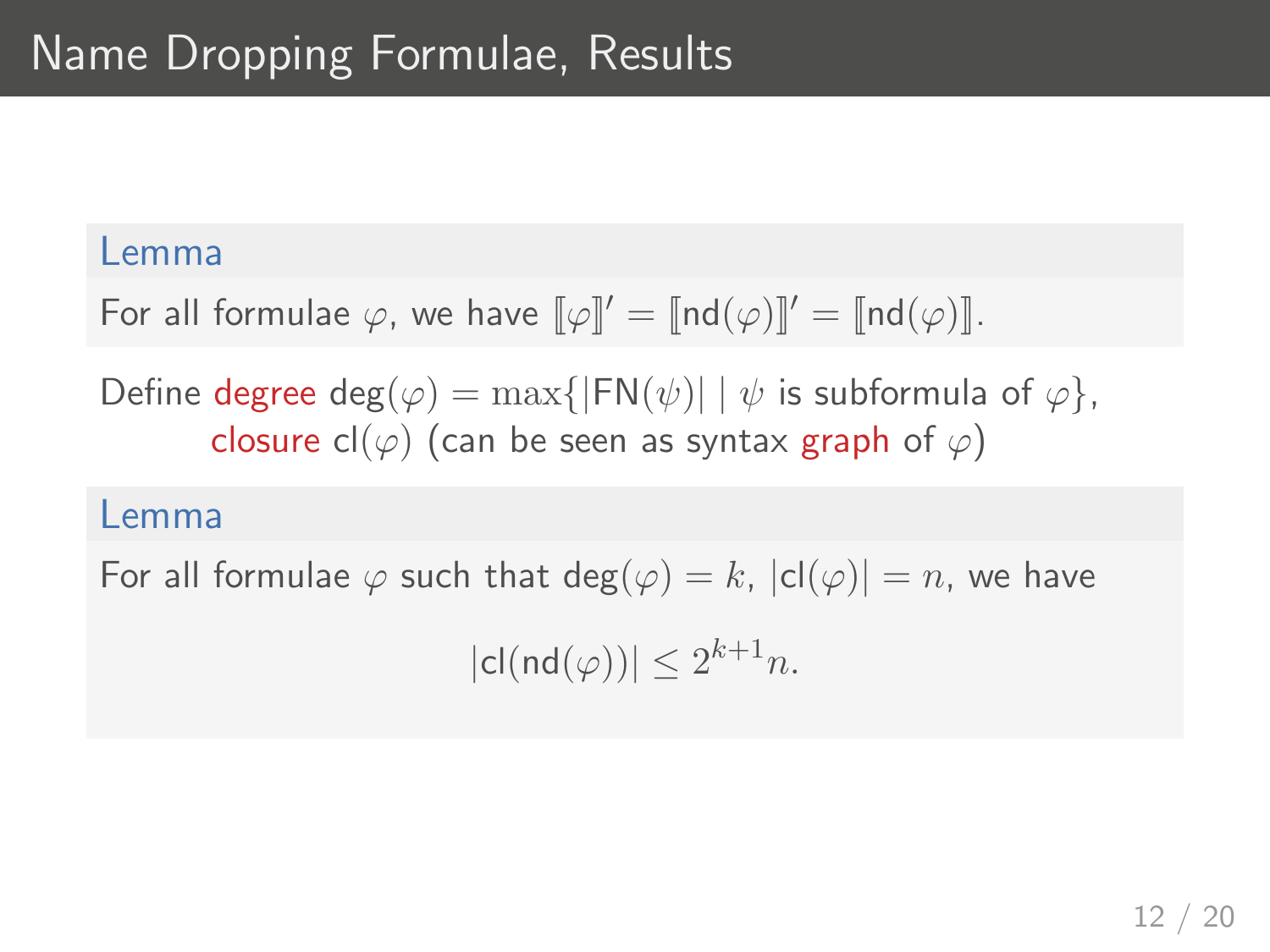For nominal set X, the orbit of  $x \in X$  is  $\{\pi \cdot x \mid \pi \in G\}$  and  $S \subseteq X$  is equivariant if  $\pi \cdot x \in S$  for all  $\pi \in G$ ,  $x \in S$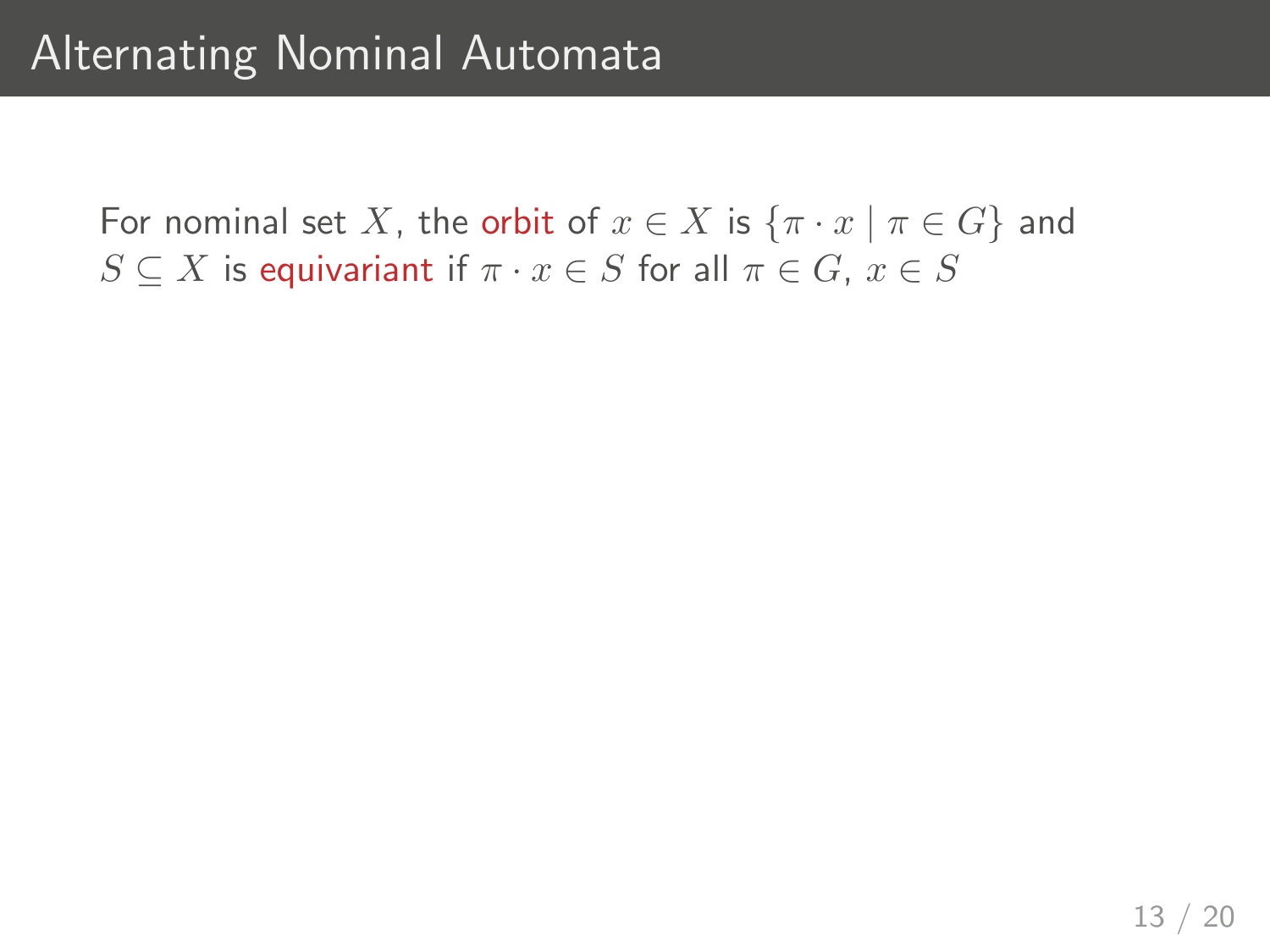For nominal set X, the orbit of  $x \in X$  is  $\{\pi \cdot x \mid \pi \in G\}$  and  $S \subseteq X$  is equivariant if  $\pi \cdot x \in S$  for all  $\pi \in G$ ,  $x \in S$ 

Definition (Alternating nominal automaton (ANA))

 $A = (Q_{\exists}, Q_{\forall}, \rightarrow, s, F)$  with

- $\triangleright$  orbit-finite nominal set  $Q = Q$   $\sqcup Q$  of states
- $\triangleright$  equivariant transition relation  $\rightarrow \subseteq Q \times (B \cup \epsilon) \times Q$
- $\blacktriangleright$  equivariant set F of accepting states

such that  $q\stackrel{|a}{\rightarrow} q'$  and  $\langle a\rangle q'=\langle b\rangle q''$  imply  $q\stackrel{|b}{\rightarrow} q''$  ( $\alpha$ -invariance) and such that  $\{(a,q')\mid q\stackrel{a}{\rightarrow}q'\}$  and  $\{\langle a\rangle q'\mid q\stackrel{|a}{\rightarrow}q'\}$  are finite.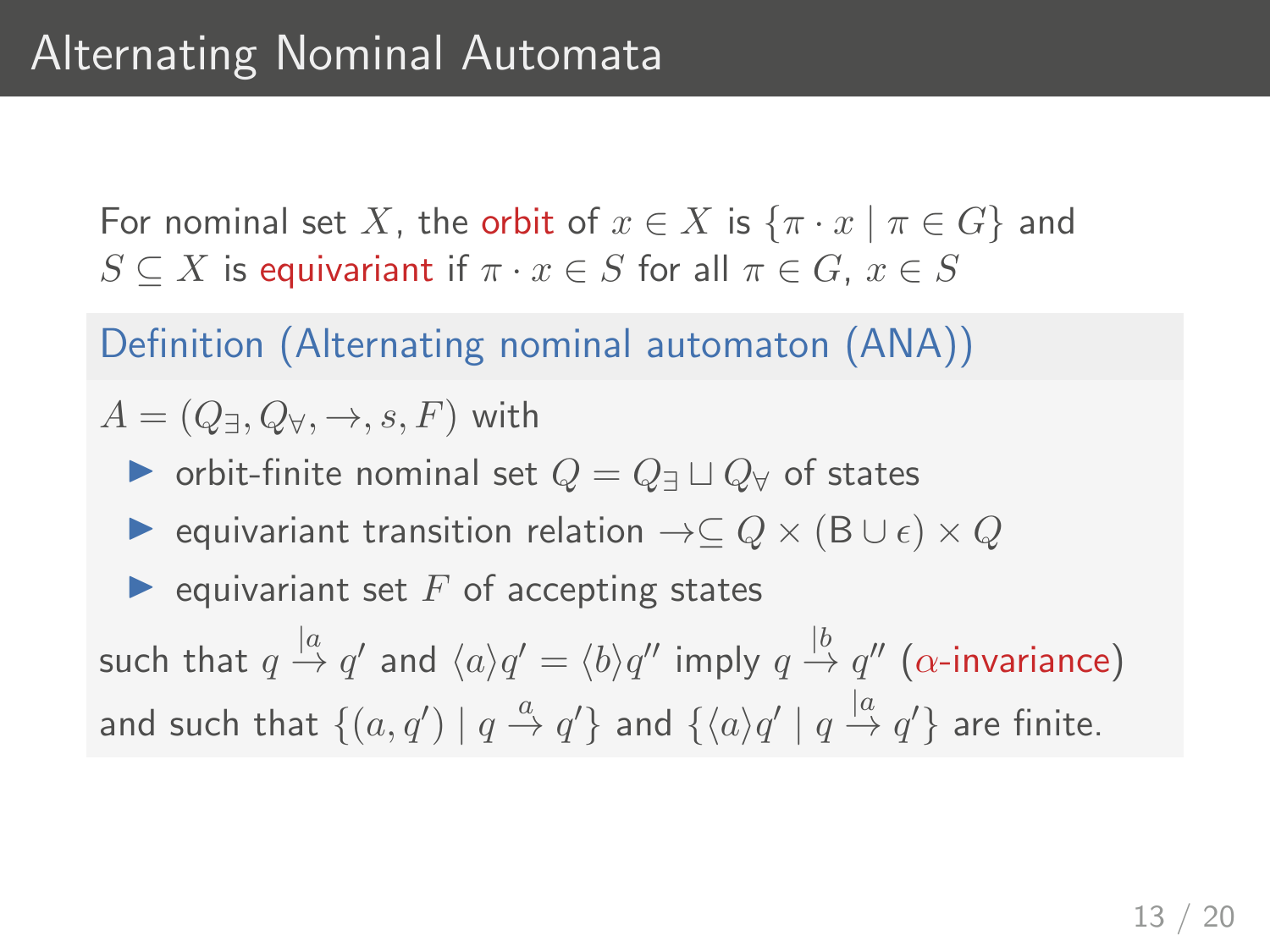### Alternating Nominal Automata, acceptance

Runs of ANA  $A = (Q_{\exists}, Q_{\forall}, \rightarrow, s, F)$  are trees labelled with states, not sequences of states

#### Definition (Accepting run trees)

A run tree for  $w \in \mathbb{B}$  is accepting if its branching follows  $\rightarrow$  along w and adheres  $Q$ <sub>∃</sub> and  $Q_{\forall}$ , and all its leaves have labels from F.

#### Definition (Accepted language)

Literal acceptance:

 $L_0(A) = \{w \in \mathbb{B} \mid \text{there is an accepting run tree of } A \text{ for } w\}$ 

Accepted bar language:

$$
L_{\alpha}(A) = L_0 / \equiv_{\alpha}
$$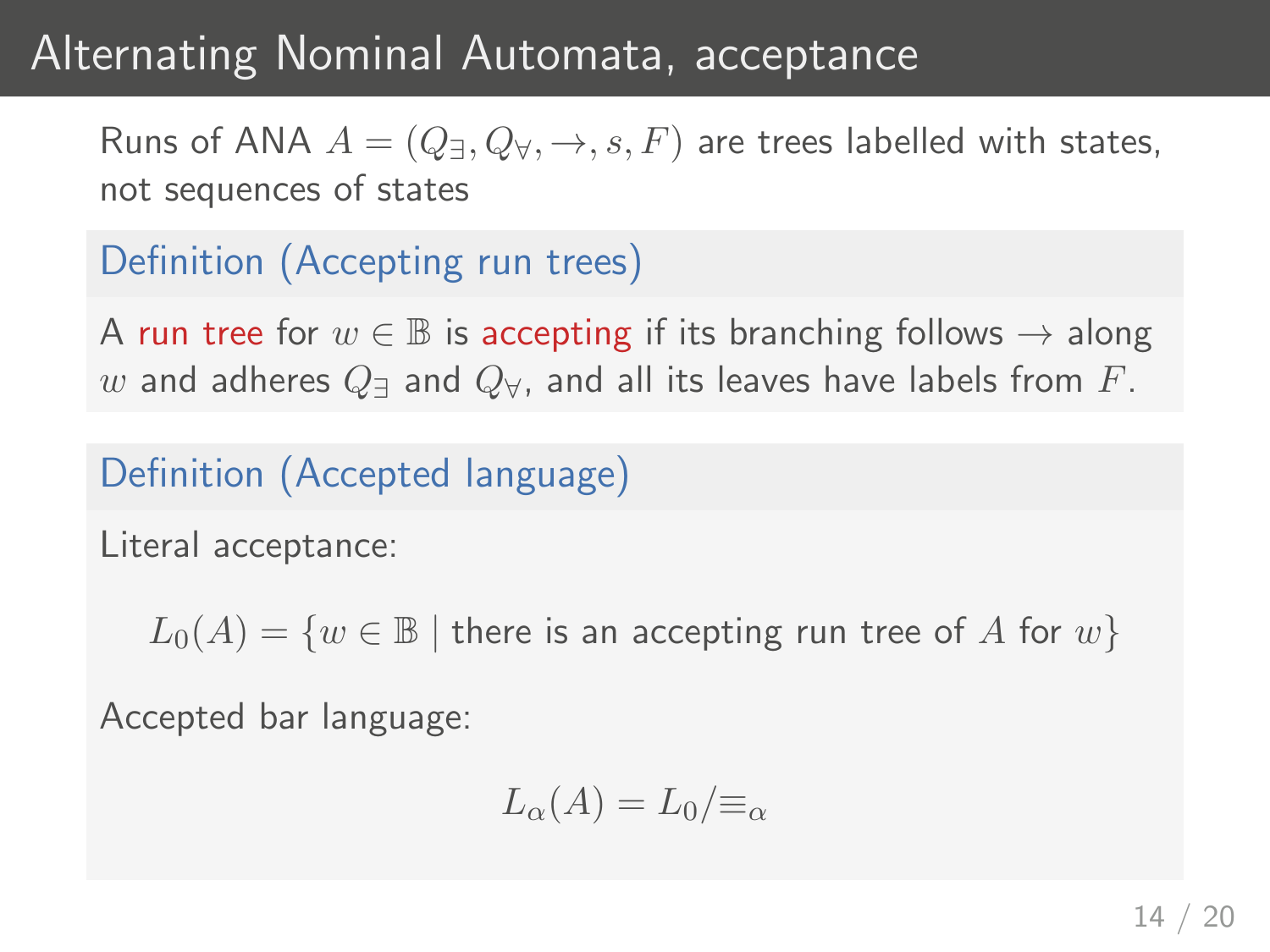#### Formulae as Automata

Given  $\varphi$ , define formula automaton  $A(\varphi) = (Q_{\exists}, Q_{\forall}, \rightarrow, s, F)$ :  $\triangleright Q = {\pi \psi \mid \psi \in cl(\varphi), \pi \in G}$  with obvious kind  $(Q_{\exists}$  or  $Q_{\forall}$ )  $s = \varphi$ ,  $F = \{\top, \neg \epsilon\}$ 

$$
\begin{array}{llll}\n\phi \wedge \psi \xrightarrow{\epsilon} \phi & \phi \wedge \psi \xrightarrow{\epsilon} \psi \\
\phi \vee \psi \xrightarrow{\epsilon} \phi & \phi \vee \psi \xrightarrow{\epsilon} \psi \\
\mu X. \phi \xrightarrow{\epsilon} \phi [\mu X. \phi / X] & \nu X. \phi \xrightarrow{\epsilon} \phi [\nu X. \phi / X] \\
\Diamond_a \phi \xrightarrow{a} \phi & \Box_a \phi \xrightarrow{a} \phi \\
\Diamond_{|a} \phi \xrightarrow{b} \chi & \langle a \rangle \phi = \langle b \rangle \chi & \Box_{|a} \phi \xrightarrow{b} \chi & \langle a \rangle \phi = \langle b \rangle \chi\n\end{array}
$$

#### Lemma

For monotone  $\varphi$ , we have  $L_{\alpha}(A(\varphi)) = [\varphi]$ .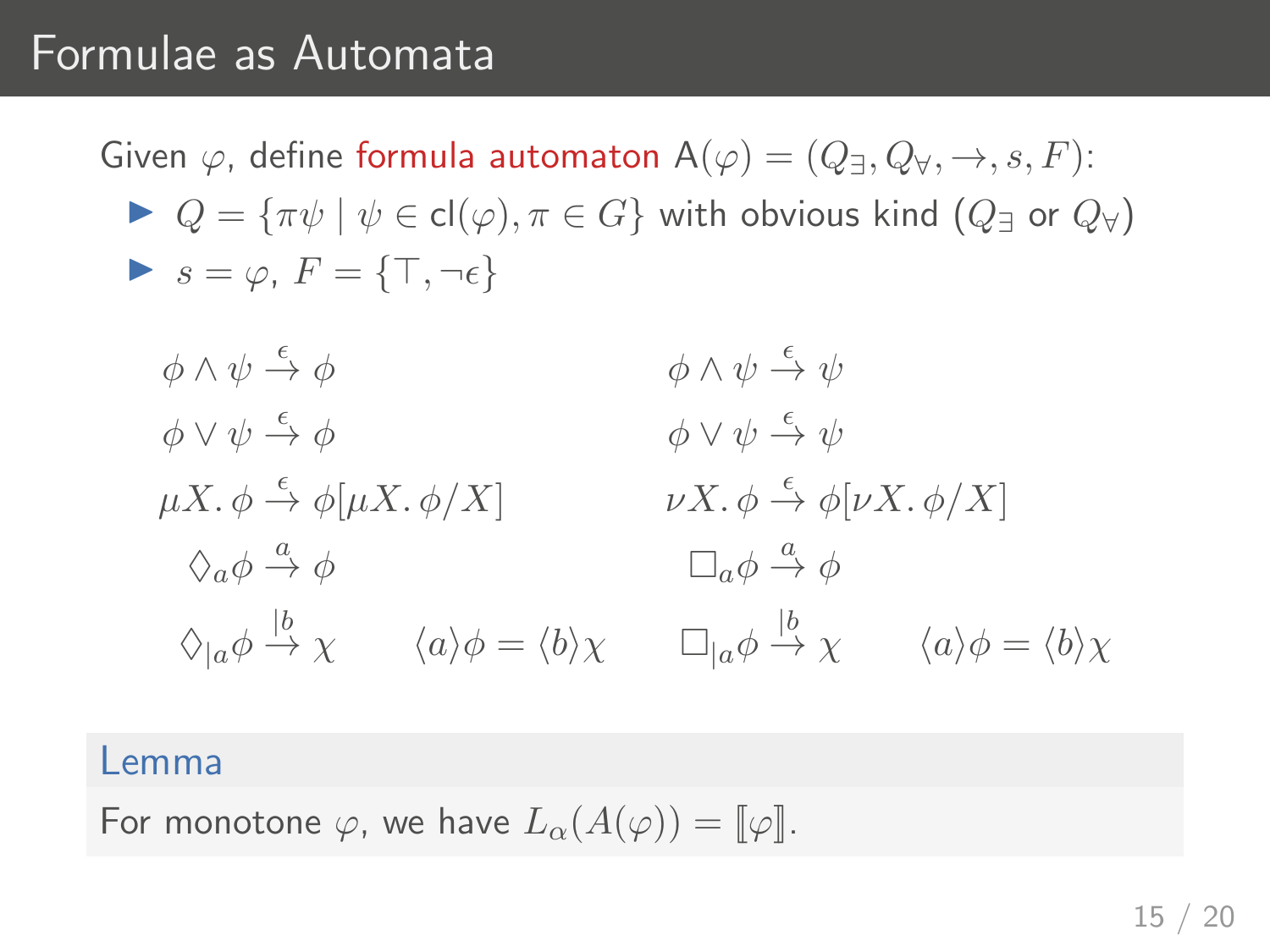Let 
$$
\varphi = \Diamond_{|a} \psi
$$
,  $\psi = \mu X$ .  $\chi$ ,  $\chi = \Box_{|b} \theta$ ,  $\theta = \Diamond_a \top \lor \Box_b X$ 

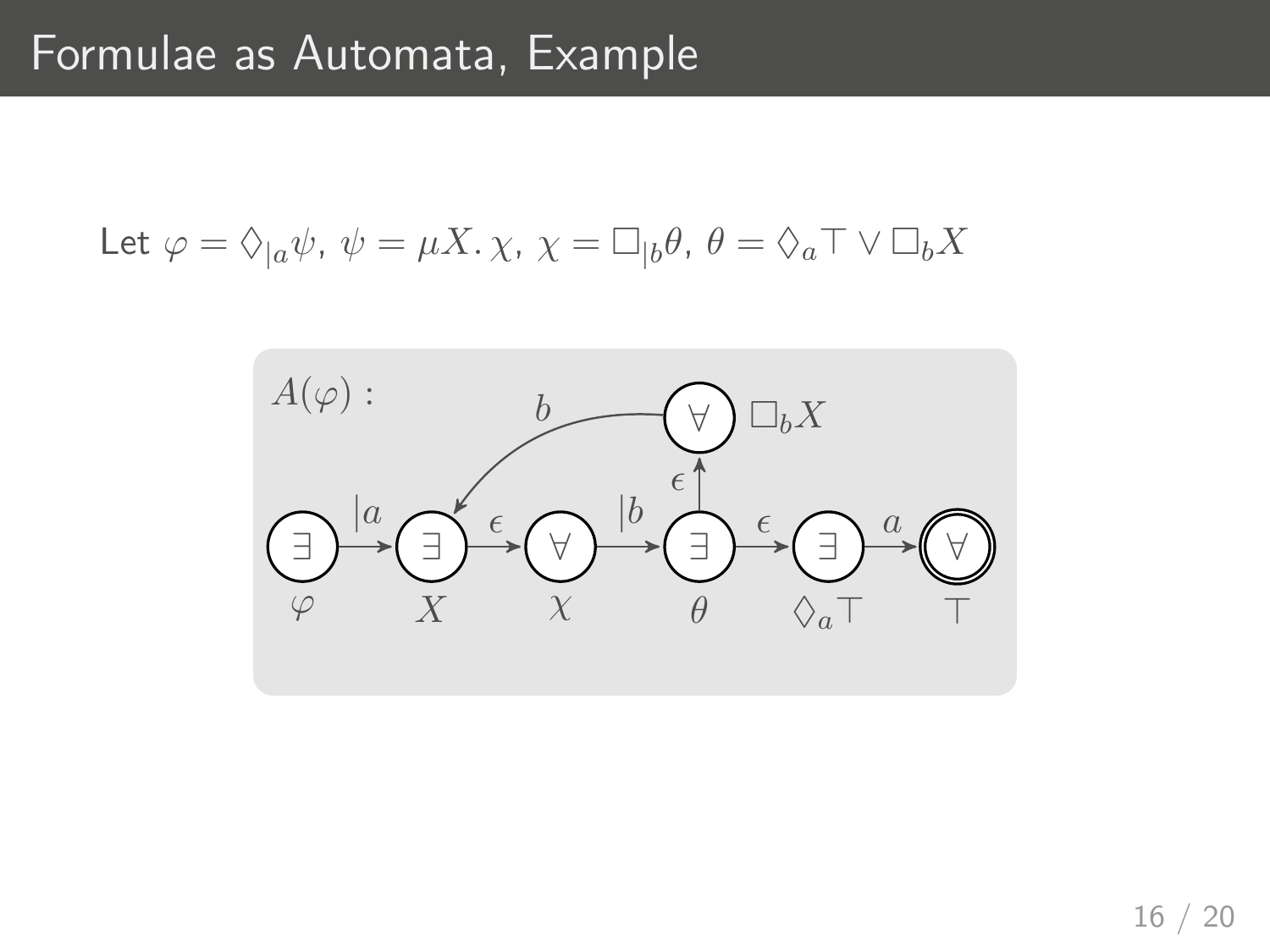bar NFA: NFA M with alphabet B;  $L_{\alpha}(M) = L_0(M)/\equiv_{\alpha}$ 

Definition (satisfaction over bar NFA)

For monotone  $\varphi$ ,

$$
M \models \varphi \text{ if and only if } L_{\alpha}(M) \subseteq \llbracket \varphi \rrbracket'
$$

Model checking: Given  $M$  and  $\varphi$ , check whether

$$
L_{\alpha}(M) \subseteq \llbracket \varphi \rrbracket' = \llbracket \mathsf{nd}(\varphi) \rrbracket = L_{\alpha}(A(\mathsf{nd}(\varphi)))
$$
  
name dropping construction  
formulae are ANA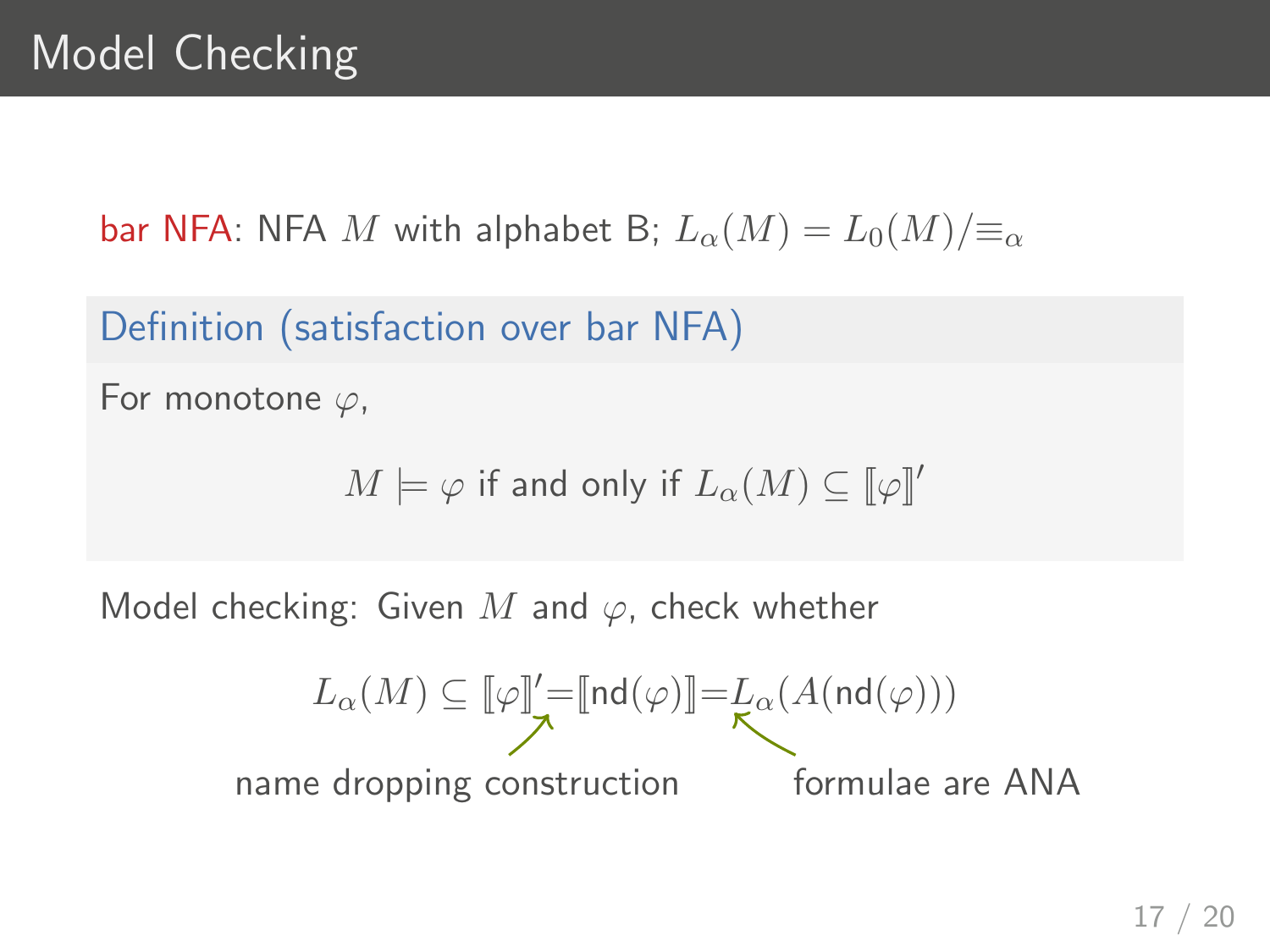## Language Inclusion Checking

Given: bar NFA M, ANA A

Nondeterministic Algorithm (check whether  $L_{\alpha}(M) \nsubseteq L_{\alpha}(A)$ )

- 1 Initialize  $q = q_0, \Phi = \{\{q'_0\}\}.$
- 2 If  $\emptyset \in \Phi$ , abort. If q is accepting, guess whether word ends now. If it ends, terminate positively if all  $\Gamma \in \Phi$  contain non-accepting state.

3 Guess 
$$
\alpha
$$
 and  $q'$  s.t.  $q \stackrel{\alpha}{\rightarrow} q'$  in  $M$ . Put  $\Phi := \bigcup_{\Gamma \in \Phi} (\text{succ}(\Gamma, \alpha)),$   
\n
$$
\text{succ}(\psi, \alpha) = \begin{cases} \{\{\chi \mid \psi \stackrel{\alpha}{\rightarrow} \chi \text{ in } A\} \} & \psi \in Q_{\forall} \\ \{\{\chi\} \mid \psi \stackrel{\alpha}{\rightarrow} \chi \text{ in } A\} & \psi \in Q_{\exists} \end{cases}
$$
. Goto 2.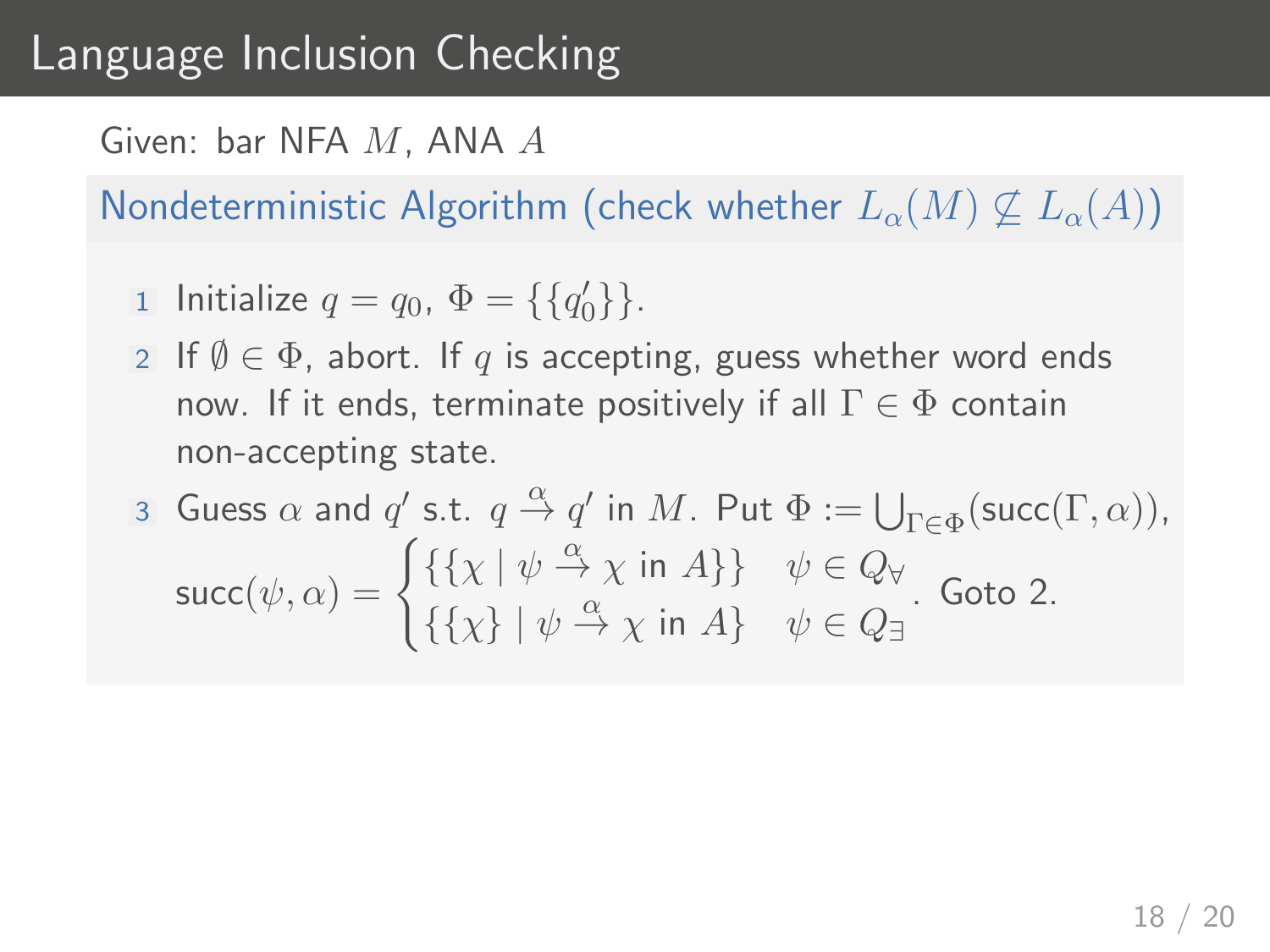## Language Inclusion Checking

Given: bar NFA M, ANA A

Nondeterministic Algorithm (check whether  $L_{\alpha}(M) \nsubseteq L_{\alpha}(A)$ )

$$
1 \text{ Initialize } q = q_0, \ \Phi = \{\{q'_0\}\}.
$$

2 If  $\emptyset \in \Phi$ , abort. If q is accepting, guess whether word ends now. If it ends, terminate positively if all  $\Gamma \in \Phi$  contain non-accepting state.

3 Guess 
$$
\alpha
$$
 and  $q'$  s.t.  $q \stackrel{\alpha}{\rightarrow} q'$  in  $M$ . Put  $\Phi := \bigcup_{\Gamma \in \Phi} (\text{succ}(\Gamma, \alpha)),$   
\nsucc $(\psi, \alpha) = \begin{cases} \{\{\chi \mid \psi \stackrel{\alpha}{\rightarrow} \chi \text{ in } A\} \} & \psi \in Q_{\forall} \\ \{\{\chi\} \mid \psi \stackrel{\alpha}{\rightarrow} \chi \text{ in } A\} & \psi \in Q_{\exists} \end{cases}$ . Goto 2.

#### Lemma

The inclusion problem is in ExpSpace.

(complement and nondeterminism do not affect space complexity)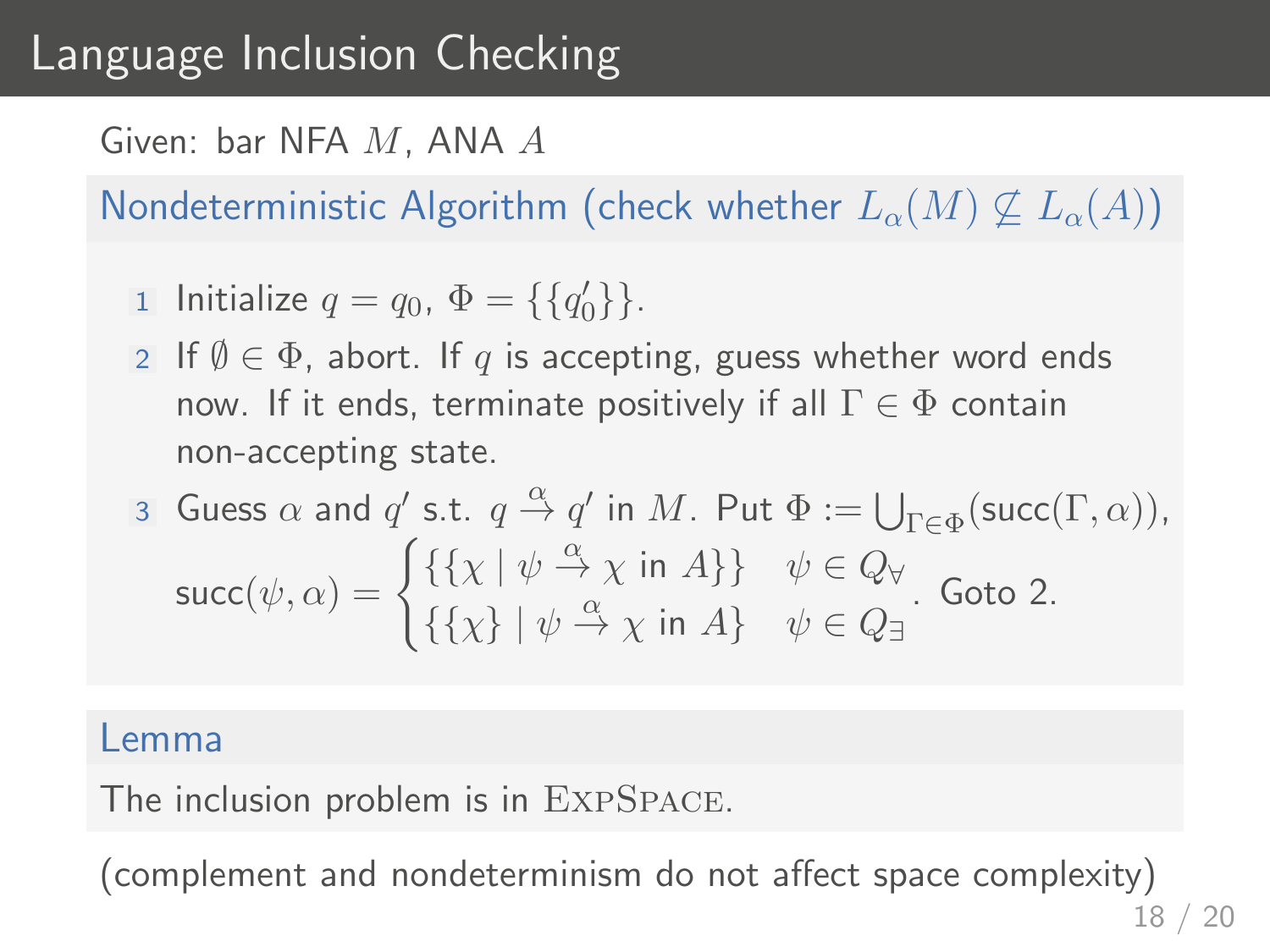# Model Checking and Satisfiability Checking

Ingredients:

 $\triangleright$  Model checking: Given bar NFA M and  $\varphi$ , check whether

 $L_{\alpha}(M) \subseteq L_{\alpha}(A(\text{nd}(\varphi)))$ 

 $\triangleright$  Validity checking: Given universal RNNA  $M<sub>T</sub>$  and  $\varphi$ , check

$$
L_{\alpha}(M_{\top})\subseteq L_{\alpha}(A(\mathsf{nd}(\varphi)))
$$

 $\blacktriangleright$  We have  $|cl(nd(\varphi))| \leq 2^{k+1}n$ 

Inclusion problem is in EXPSPACE  $(\mathcal{O}(|M| + 2^{|cl(nd(\varphi))|}))$ 

#### **Corollary**

The model checking and validity problems are in 2ExpSpace (and in para- $\text{EXPSPACE}$  with k as parameter).